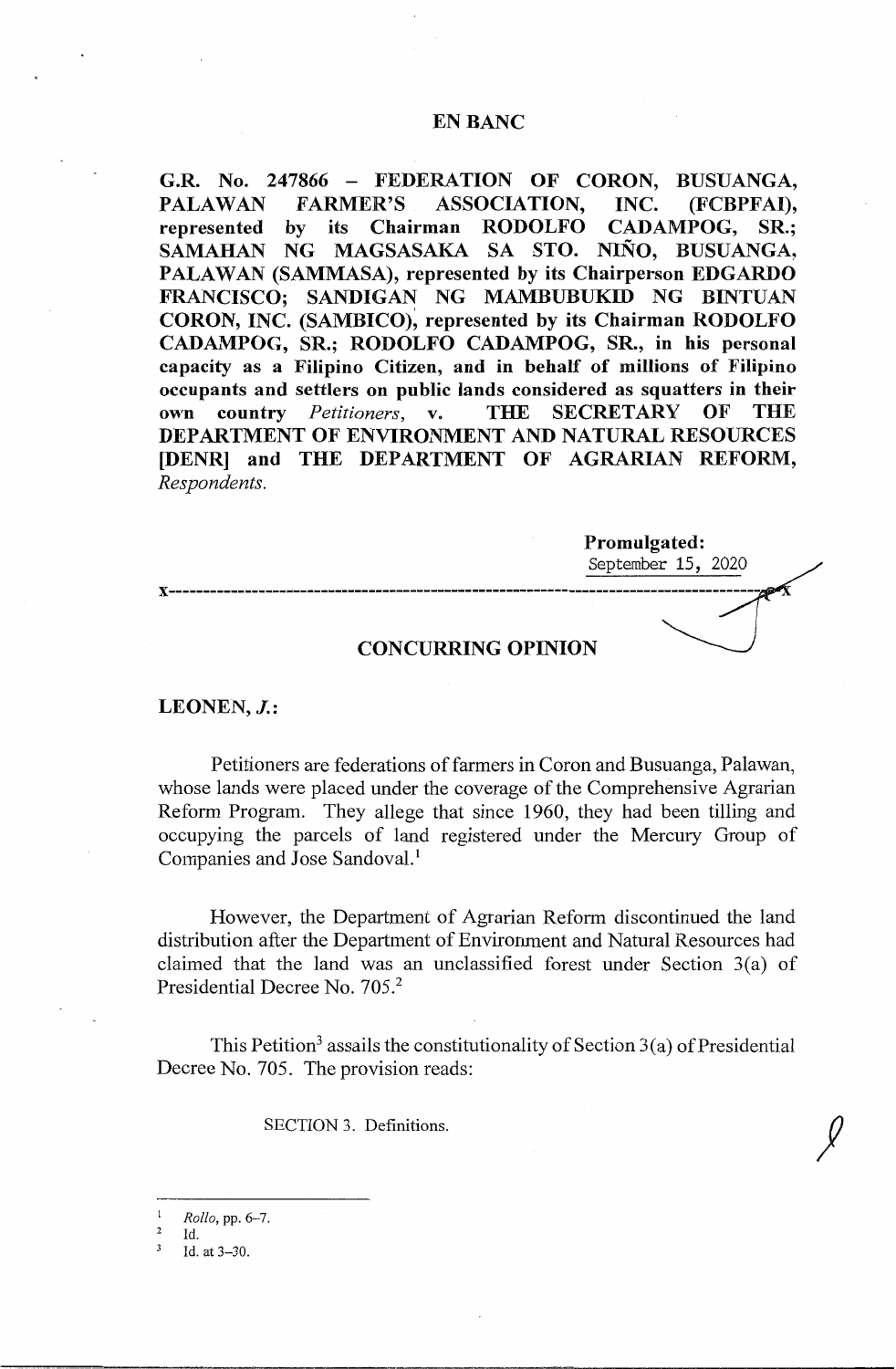$\mathcal{J}$ 

(a) Public forest is the mass of lands of the public domain which has not been the subject of the present system of classification for the determination of which lands are needed for forest purposes and which are not.<sup>4</sup>

First, petitioners aver that the declaration of all unclassified public lands as public forests contravenes the Constitution.<sup>5</sup> They argue that past and present constitutions have consistently classified public lands depending on their character.<sup>6</sup> They contend that Section  $3(a)$  of Presidential Decree No. 705 violates this constitutional prescription because it automatically converts all public lands as forest land.<sup>7</sup>

Second, petitioners contend that the provision violates due process because it is an undue deprivation of property.<sup>8</sup> They argue that under Act No. 926, the first Public Land Act, all public agricultural lands possessed since July 26, 1894 were converted into private lands.<sup>9</sup> Pursuant to this law, an occupant-owner can apply for judicial confirmation of imperfect title or free patent under Act No. 2874 and Commonwealth Act No. 141 without prior  $\alpha$  declaration that the land is alienable and disposable.<sup>10</sup> Through this process, ownership is not acquired but merely confirmed.<sup>11</sup>

Petitioners further argue that Presidential Decree No. 705 disregarded vested ownership when it required prior classification of land as alienable and disposable for the purposes of prescription or confirmation of title.<sup>12</sup> By classifying all public lands as forests, the law effectively declares as inalienable lands that have been declared as agricultural under the 1935, 1973, and 1987 Constitutions. <sup>13</sup>

Petitioners further lament the disconnect between the law and the actual classifications of land, claiming that under Section  $3(a)$  of Presidential Decree No. 705, all unclassified lands were automatically reclassified as forests regardless of their nature. They point out that with the current law, there are urbanized lands without trees but are still considered forests. 14

<sup>&</sup>lt;sup>4</sup> Presidential Decree No. 705 (1975), sec. 3(a).

<sup>5</sup>*Rollo,* p. 7.

Id. at 8. The Philippine Bill of 1902 and the 1935 Constitution classified public lands into agricultural, forest, and timber lands. The 1973 Constitution provided more classifications, but this was abbreviated by the 1987 Constitution into four (4) categories: agricultural, forest, timber, and national parks.

 $\frac{7}{8}$  Id. at 9.

Id.

 $^{9}$  Id. at 13.

<sup>10</sup> Id. at 13-15 and 17-18.<br>
11 Id. at 16.<br>
12 Id. at 15.<br>
13 Id. at 19.<br>
14 Id. at 22.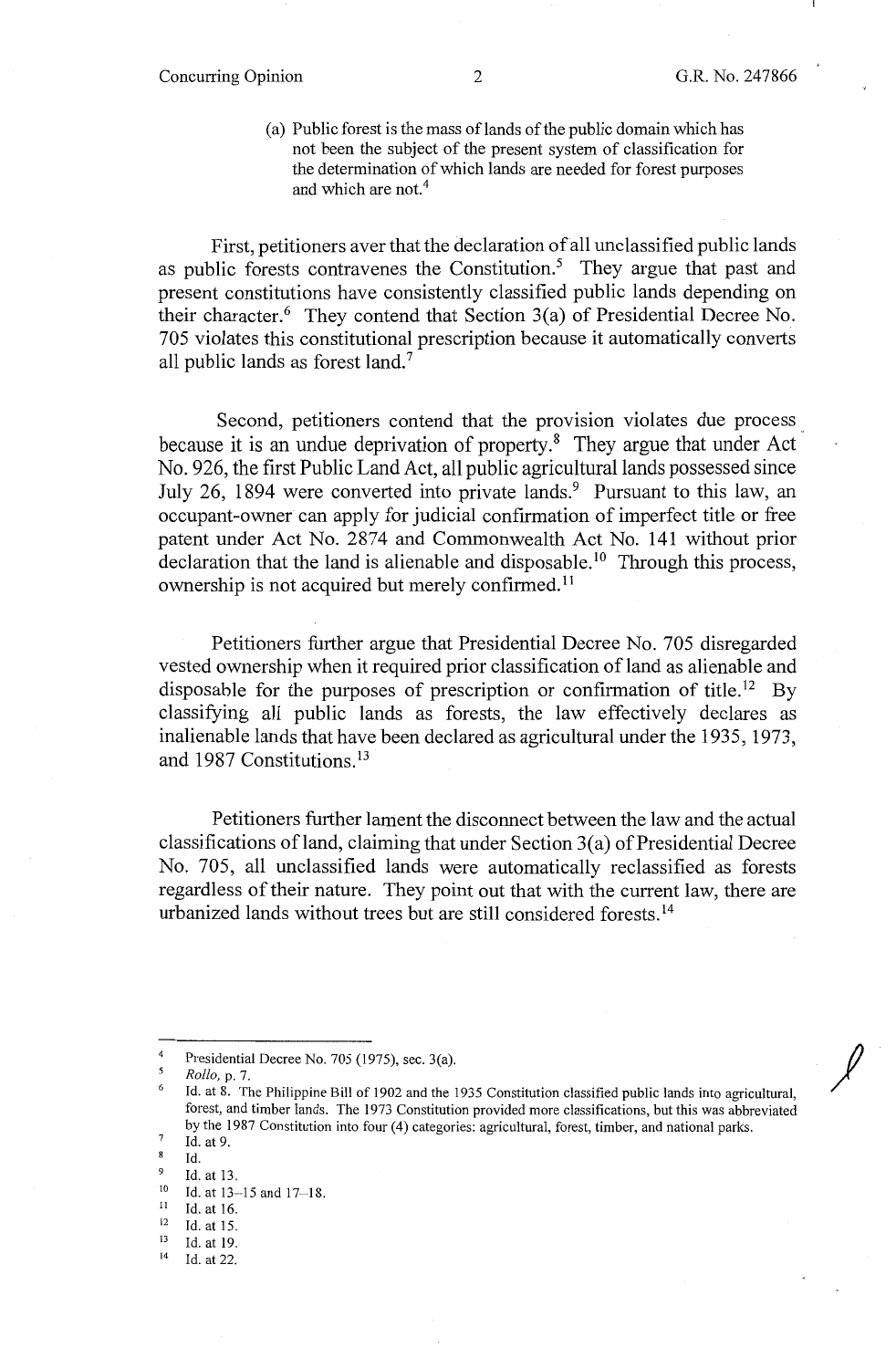### Concurring Opinion 3 G.R. No. 247866

 $\chi$ 

In their Comment,<sup>15</sup> respondents claim that petitioners do not have the legal standing to file the Petition as they have failed to show that they sustained any real injury.<sup>16</sup>

Respondents also maintain that Section 3(a) of Presidential Decree No. 705 is not unconstitutional because it is consistent with the Constitution and the regalian doctrine.<sup>17</sup> They assert that petitioners are mistaken in their interpretation of Philippine Bill of 1902 and Act No. 926 because there is no presumption that all public lands are converted to agricultural lands under Act No. 926. The law merely laid down how land registration courts should classify public domain lands. Ultimately, they maintain, classification still depends on the proof presented.<sup>18</sup>

Respondents argue that pursuant to the regalian doctrine and Article XII, Section 2 of the 1987 Constitution, all lands of public domain are owned by the State.<sup>19</sup> They assert that Section  $3(a)$  of Presidential Decree No. 705 merely echoes this recognition in categorizing all unclassified lands of public domain as public forests. <sup>20</sup>

Respondents further dispute petitioners' claim that Section 3(a) is an undue deprivation of property. Considering that there was no automatic classification of lands as agricultural lands, they claim that the unclassified lands remained part of the public domain and no property right on these lands was vested upon their occupants.<sup>21</sup>

In their Reply, $^{22}$  petitioners assert that they have the legal standing to file the Petition because their property rights are affected by Presidential Decree No. 705.<sup>23</sup> Moreover, they claim that their Petition raises an issue of transcendental importance because it is bound to affect Filipinos who have occupied and tilled lands for generations.24

Petitioners reiterate that before Presidential Decree No. 705 took effect, there was no requirement that agricultural lands first be declared alienable and disposable before being registered under Commonwealth Act No.  $141.^{25}$  They point out that public agricultural lands are lands acquired from Spain that are neither timber nor mineral in nature and these lands are alienable; hence, they are no longer subject to presidential or congressional declaration of

- 
- 
- <sup>17</sup> Id. at 91.<br>
<sup>18</sup> Id. at 93.<br>
<sup>19</sup> Id. at 94.<br>
<sup>20</sup> Id. at 95.
- 
- 
- <sup>21</sup> Id.<br>
<sup>22</sup> Id. at 104-153.<br>
<sup>23</sup> Id. at 104
- $\frac{23}{24}$  Id. at 104.<br>  $\frac{24}{25}$  Id. at 105.
- 
- Id. at 106.

<sup>&</sup>lt;sup>15</sup> Id. at 85-98.<br><sup>16</sup> Id. at 90-91.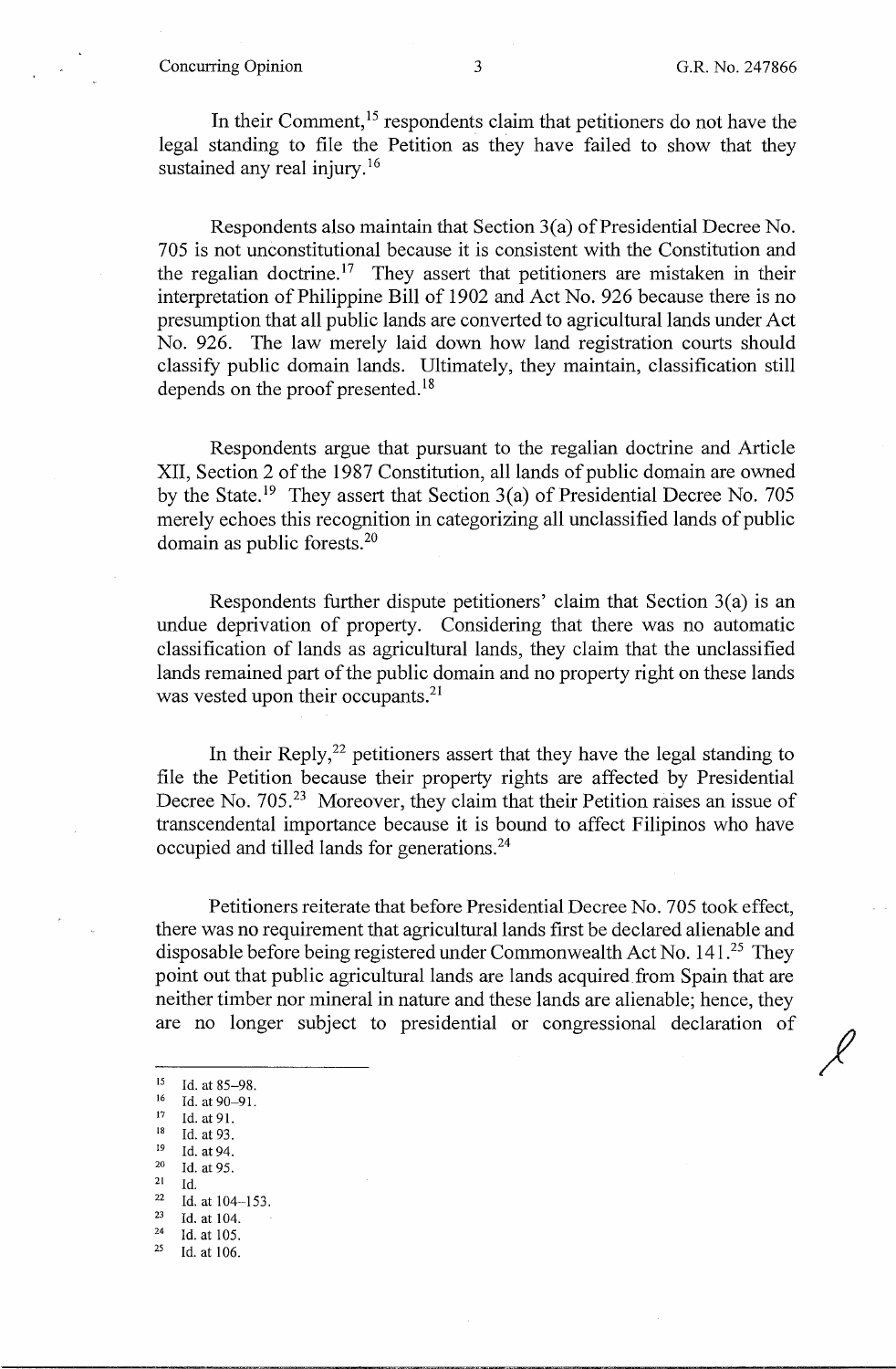## Concurring Opinion 4 G.R. No. 247866

 $\chi$ 

alienability.<sup>26</sup> The presumption that the land is agricultural still holds true. The government can make a forest reservation on public agricultural lands but subject to prior vested rights.<sup>27</sup>

Petitioners add that that this presumption is consistent with Article 421 of the Civil Code. Under this provision, there is no need for a prior declaration of alienability or manifestation that a public agricultural land is not intended for public use or service for it to be considered patrimonial property of the State.<sup>28</sup> Rather, they say that the property is presumed patrimonial, and the State bears the burden to declare that the land is intended for public service or use for it to become part of public dominion.<sup>29</sup>

Petitioners further aver that under Sections 32 and 54 of Act No. 926, public agricultural lands were not only considered alienable, but deemed alienated as they were opened to homestead, sale, or lease application.<sup>30</sup> Such lands will only be withdrawn from disposition after the declaration that they a non-alienable.<sup>31</sup> Moreover, the requirement of declaration of alienability only applied to reclassification of forest to agricultural lands.<sup>32</sup>

Petitioners point out that since *Carino v. Insular Government,33*  jurisprudence has held that public agricultural land may be automatically converted to private property by prescription.<sup>34</sup> Section 3(a) of Presidential Decree No. 705 is, in effect, a State-sponsored grabbing of agricultural land whose ownership is already vested on its occupants.<sup>35</sup>

Lastly, petitioners argue that Section 3(a) renders the Comprehensive Agrarian Reform Program useless,<sup>36</sup> as it automatically converts all unclassified lands into forest lands, which cannot be covered by agrarian \_ reform. <sup>37</sup>

The *ponencia* dismissed the Petition. First, it held that petitioners have no legal standing to file the Petition because they failed to show real and actual injury. <sup>38</sup>

<sup>&</sup>lt;sup>26</sup> Id. at 107-108, citing *Mapa v. Insular Government*, 10 Phil. 175 (1908) [Per J. Willard, First Division];<br>and *De Alcoa v. Insular Government*, 13 Phil. 159 (1909) [Per J. Torres, En Banc].

and *De Alcoa v. Insular Government,* 13 Phil. 159 (1909) [Per J. Torres, En Banc]. 27 Id. at 113-114 citing *Ankron v. Government of the Philippine Islands,* 40 Phil. 10 [Per J. Johnson, First

 $\frac{28}{29}$  Id. at 126-128.

<sup>&</sup>lt;sup>29</sup> Id. at 128.<br><sup>30</sup> Id. at 128-129, citing Act No. 926 (1903), secs. 32 and 54.<br><sup>31</sup> Id. at 128, citing Act No. 926 (1903), sec. 71.<br><sup>32</sup> Id. at 132, citing ADM. CODE, sec. 1827.<br><sup>33</sup> 41 Phil. 935 (1909) [Per J. Holmes]

<sup>&</sup>lt;sup>34</sup> *Rollo, pp.* 132–135.<br>
<sup>35</sup> Id. at 137.<br>
<sup>36</sup> Id. at 150.<br>
<sup>37</sup> Id. at 151, citing Republic Act No. 6657 (1988), sec. 4.<br>
<sup>38</sup> Ponencia, p. 5.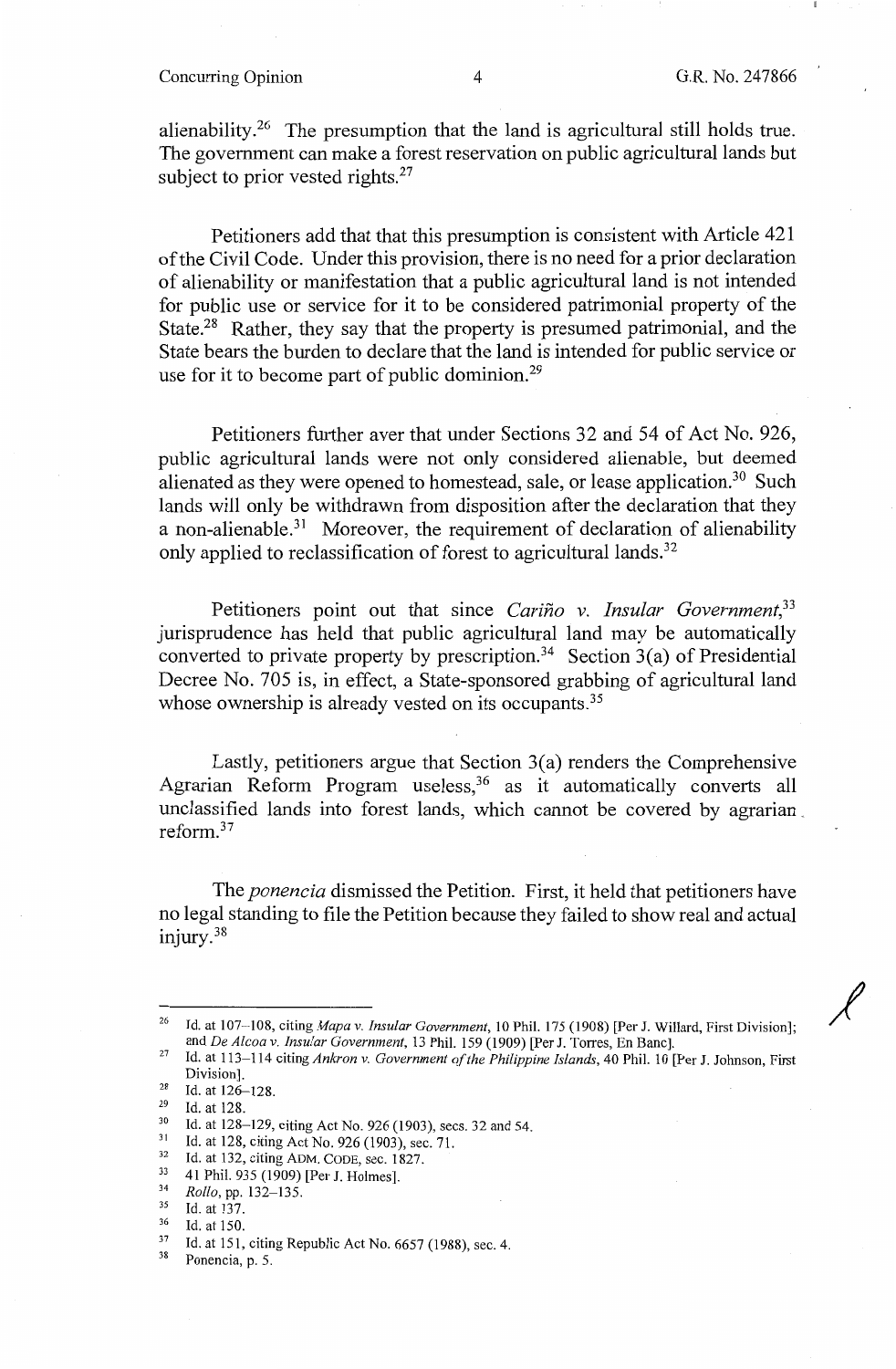## Concurring Opinion 5 G.R. No. 247866

Second, the *ponencia* reasons that "unclassified land[s] cannot be considered alienable and disposable land of public domain pursuant to the Regalian doctrine."39 It maintains that there is no presumption that a land of public domain is agricultural. The Constitution and the laws merely allowed the government to classify lands of public domain. 40

According to the *ponencia,* while Section 3(a) of Presidential Decree No. 705 indeed declared unclassified lands of public domain as forests, it is not unconstitutional because it is in accord with the regalian doctrine, which the *ponencia* says is incorporated in the Constitution.41 It adds that Section 3(a) "merely reiterates that unclassified lands are in the same footing as forest lands because these belong to the State; these are not alienable and disposable land of public domain; and these are not subject to private ownership."<sup>42</sup> Even without this provision, the *ponencia* maintains that "unclassified lands are still not subject to private ownership because they belong to the State and are not alienable and disposable lands of public domain."43

To the *ponencia,* petitioners' view that unclassified lands are presumed disposable violates the regalian doctrine. As settled by this Court, for a land to be considered alienable and disposable land of public domain, there must be a positive act from the government.<sup>44</sup> Until then, the land remains part of the public domain and its occupation cannot ripen into ownership.<sup>45</sup>

Third, the *ponencia* held the classification of a land as forest does not refer to its actual nature, but is only a legal description. Hence, even if a parcel of land no longer has forest cover, it may still be classified as a public forest under the law.<sup>46</sup>

SECTION 6. The President, upon the recommendation of the Secretary of Agriculture and Commerce, shall from time to time classify the lands of the public domain into -

(a) Alienable or disposable,

(c) Mineral lands,

and may at any time and in a like manner transfer such lands from one class to another, for the purposes % of their administration and disposition.<br>41 Id. at 11.<br>42 Id.<br>43 Id.

 $^{43}$  Id.<br> $^{44}$  Id. at 13.<br> $^{45}$  Id. at

 $39$  Id. at 6.<br> $40$  Id. at 6-10.

<sup>1987</sup> CONST., art. XII, sec. 2 provides in part:

SECTION 2. All lands of the public domain, waters, minerals, coal, petroleum, and other mineral oils, all forces of potential energy, fisheries, forests or timber, wildlife, flora and fauna, and other natural resources are owned by the State. With the exception of agricultural lands, all other natural resources shall not be alienated.

Commonwealth Act No. 141 (1936), sec. 6 provides:

<sup>(</sup>b) Timber, and

<sup>45</sup> Id. at 15 citing *Republic v. Abarca,* G.R. No. 217703, October 9, 2019, <https://elibrary.judiciary.gov.ph/thebookshelf/showdocs/1/65854> [Per J. J.C. Reyes, Jr., Second Division].

<sup>46</sup> Id. at 13 citing *Republic v. Spouses Alonso,* G.R. No. 210738, August 14, 2019, <https://elibrary.judiciary.gov.ph/thebookshelf/showdocs/1/65724> [Per J. J.C. Reyes, Jr., Second Division].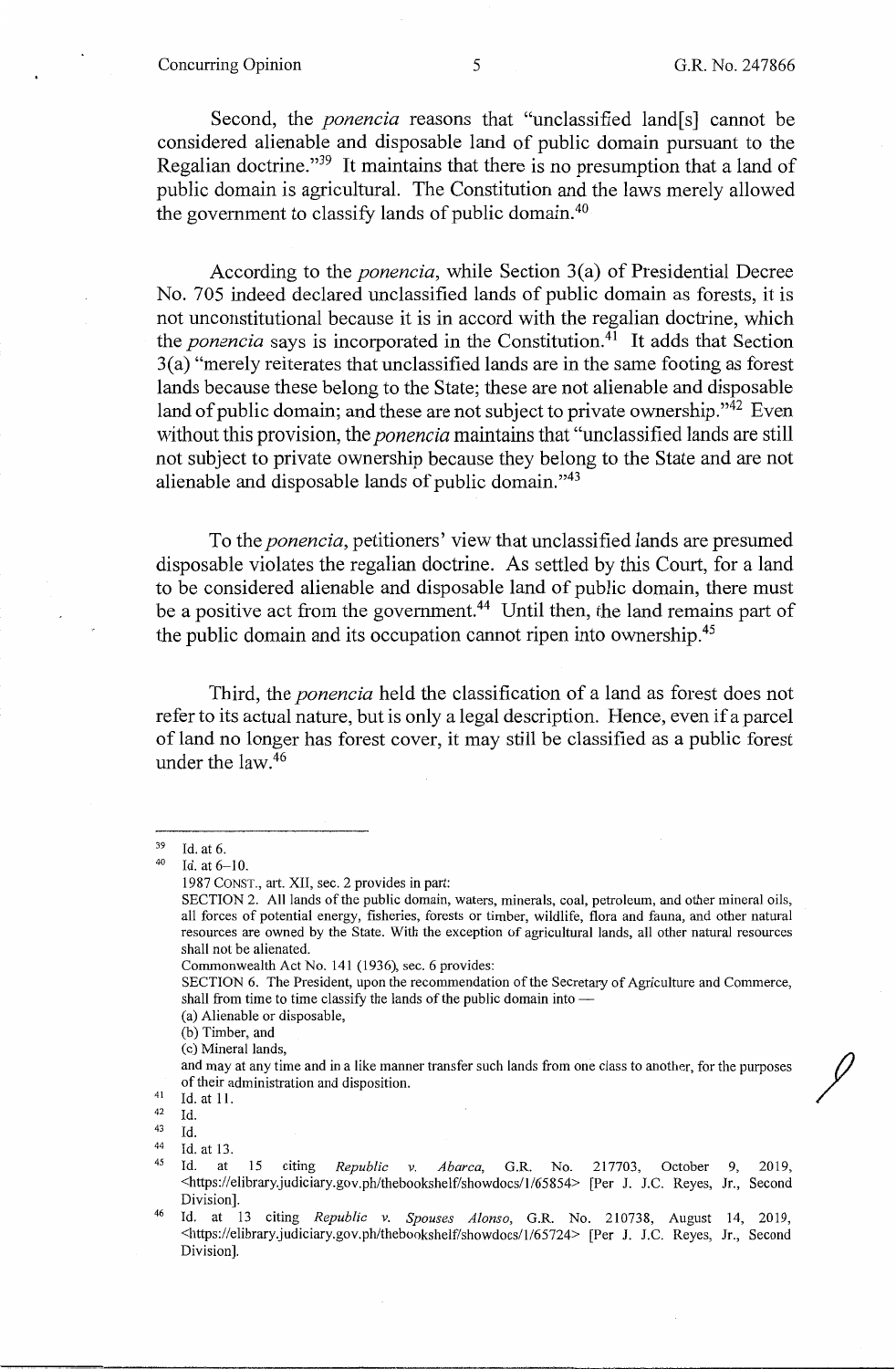# Concurring Opinion 6 6 G.R. No. 247866

The *ponencia* concludes that the issue presented by petitioners is a question of policy-a matter beyond the jurisdiction of this Court.

Let me express a few points.

The regalian doctrine, while often repeated in our jurisprudence, is a legal fiction that has no clear constitutional mooring. It presumes that all lands are public based on the premise that the State's land ownership was passed down from the Spanish Crown. However, this concept is not textually expressed in our Constitution. Article XII, Section 2 of the 1987 Constitution only states that all lands of public domain are owned by the State, but nowhere does it provide that all unclassified and untitled lands are presumed public lands.

Thus, lands shall not be presumed as part of the public domain and shall remain as such unless the State reclassifies them as alienable.<sup>47</sup> Jurisprudence since *Cariño*<sup>48</sup> has acknowledged that there are lands that have never become part of the public domain, even if they are found untitled and unregistered.

Further, Section 15 of the Presidential Decree No. 705 must be declared unconstitutional because it violates due process. It declares all unclassified lands as forests without regard to lands whose ownership are already vested upon its occupants.

The definition of public forest in Section  $3(a)$  must be read in conjunction with Section 15, which uses a single criterion in determining in classifying lands. Using the land's slope as the sole factor in classifying land as forest or as timber land is patently arbitrary.

#### I

In the precolonial era, land ownership in the Philippines was communal in nature.49 Land titles were vested not to natural persons but to the communal barangay. 50

When the Spaniards came, the recognition of property rights transitioned to individual ownership and the titling of land was introduced. While communal ownership was still acknowledged, only individual ownership and rights were deemed alienable and were allowed documentation

<sup>47</sup>*See* J. Leonen, Separate Opinion in *Heirs of Malabanan v. Republic,* 717 Phil. 141 (2013) [Per J.

<sup>41</sup> Phil. 935 (1909) [Per J. Holmes].

Owen James Lynch, Jr., *Land Rights, Land Laws and Land Usurpation: The Spanish Era*, 63 PHIL. L.J. 82, 85 (1988).

 $50$  Id. at 85-86.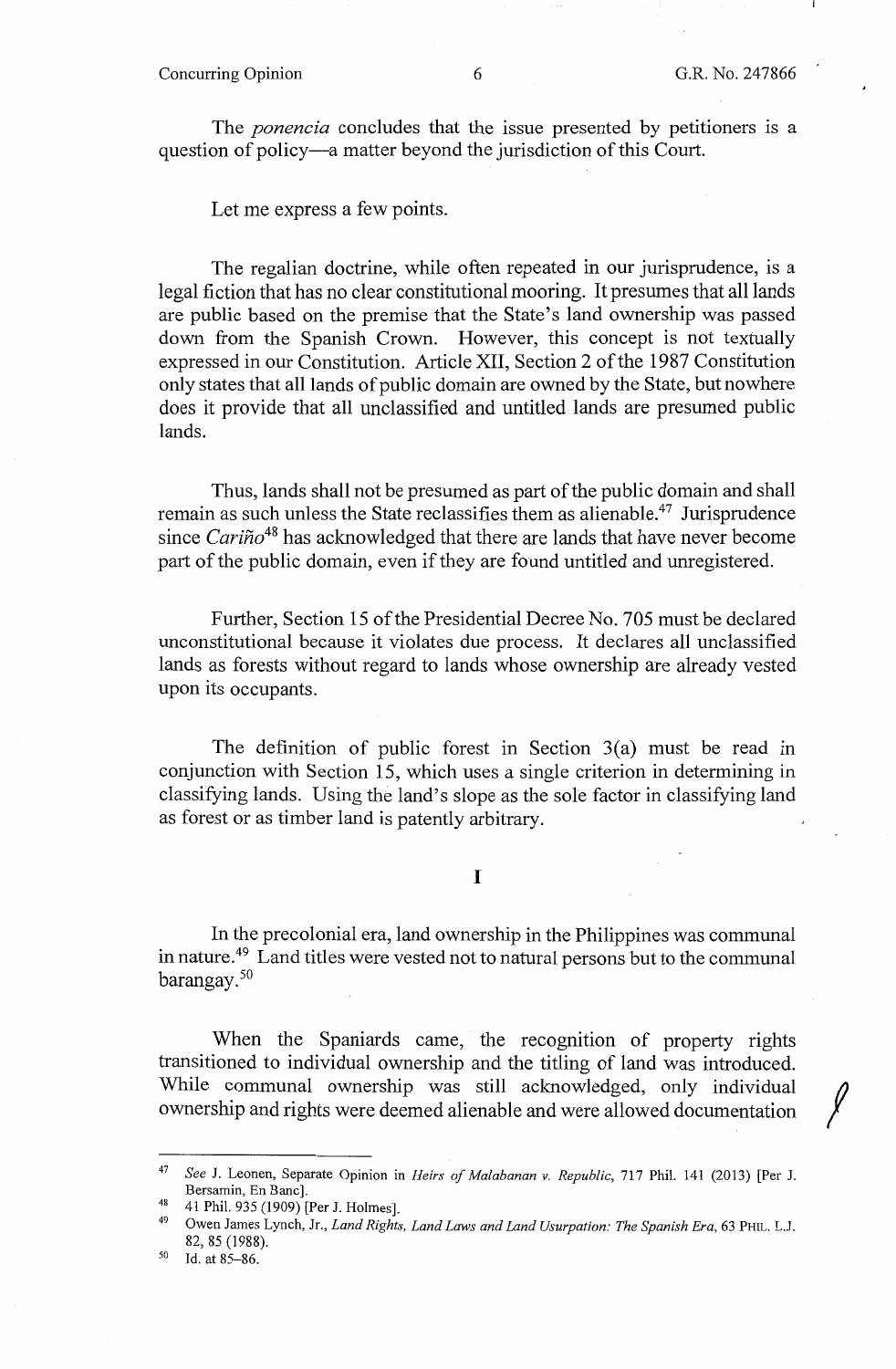## Concurring Opinion 7 G.R. No. 247866

*I* 

and registration.51 Royal decrees allowed for the titling of lands when "long and continuous possession" was shown. 52

Claimants then had to prove tradition and submit witness depositions. Alleging that this process caused controversy, the Spanish government required all landowners to obtain official documentation of their ownership.<sup>53</sup> In 1893, the Spanish Mortgage Law put in place a systematic registration of titles. 54 However, due to government officials' abuses, lack of effective notice, illiteracy, and the costs of registration, land ownership registration became inaccessible to a large majority of natives, who could "only show their title by actual possession. "55 In an attempt to address this problem, a unilateral registration deadline was imposed through the Maura Law of 1894-the law that presaged the regalian doctrine. 56

As provided in its preamble, the Maura Law sought to "insure to the natives, in the future, whenever it may be possible, the necessarily land for cultivation, in accordance with traditional usages." However, this policy is contradicted by Article 4 of the law, which stated that lands not titled will "revert back to the State." The provision further stated that "[a]ny claim to such lands by those who might have applied for adjustment of the same but have not done so [on April 17, 1895], will not avail themselves in any way nor at any time."<sup>57</sup> With the Maura Law in place, the recognition of customary land rights was effectively denied.<sup>58</sup> It introduced a legal concept that presumed all undocumented lands as owned by the Spanish Crown and its successors.<sup>59</sup>

This policy was cemented in the 1898 Treaty of Paris, which expressly stated that "all immovable properties ... belong to the Crown of Spain and were to be ceded and relinquished to the new colonial master."<sup>60</sup> It was also textually reflected in the Philippine Bill of 1902. Section 12 stated:

SECTION 12. *That all the property and rights which may have been acquired in the Philippine Islands by the United States under the treaty of* 

<sup>&</sup>lt;sup>51</sup> Id. at 86.<br><sup>52</sup> Jose Mencio Molintas, *The Philippine Indigenous People's Struggle for Land and Life: Challenging* 

*Legal Texts, 21 ARIZ. J. INT'L. AND COMP. L. 269, 283 (2004).* 53 Owen James Lynch, Jr., *Land Rights, Land Laws and Land Usurpation: The Spanish Era, 63 PHIL. L.J.* 82, 87 (1988). 54 Jose Mencio Molintas, *The Philippine Indigenous People's Struggle For Land and Life: Challenging* 

*Legal Texts,* 21 ARIZ. J. lNT'L. AND COMP. L. 269, 283 (2004), citing Renato Constantino, THE

<sup>&</sup>lt;sup>55</sup> Owen James Lynch, Jr., *Land Rights, Land Laws and Land Usurpation: The Spanish Era,* 63 PHIL. L.J.

<sup>82, 107 (1988).&</sup>lt;br>
<sup>56</sup> Id. at 108. The Maura Law, or the Royal Decree of February 13, 1894, was named after the then Minister of Colonies, Antonio Maura y Montaner.

<sup>57</sup> Id. 58 Id. at 109. 59 Owen James Lynch, Jr. and Kirk Talbott, *Legal Responses to the Philippine Deforestation Crises,* <sup>20</sup> N.Y.U. Int'l. L. & Pol. 679, 686 (1988).<br><sup>60</sup> Jose Mencio Molintas, *The Philippine Indigenous People's Struggle For Land and Life: Challenging* 

*Legal Texts,* 21 Ariz. J. Int'!. And Comp. L. 269,284 (2004).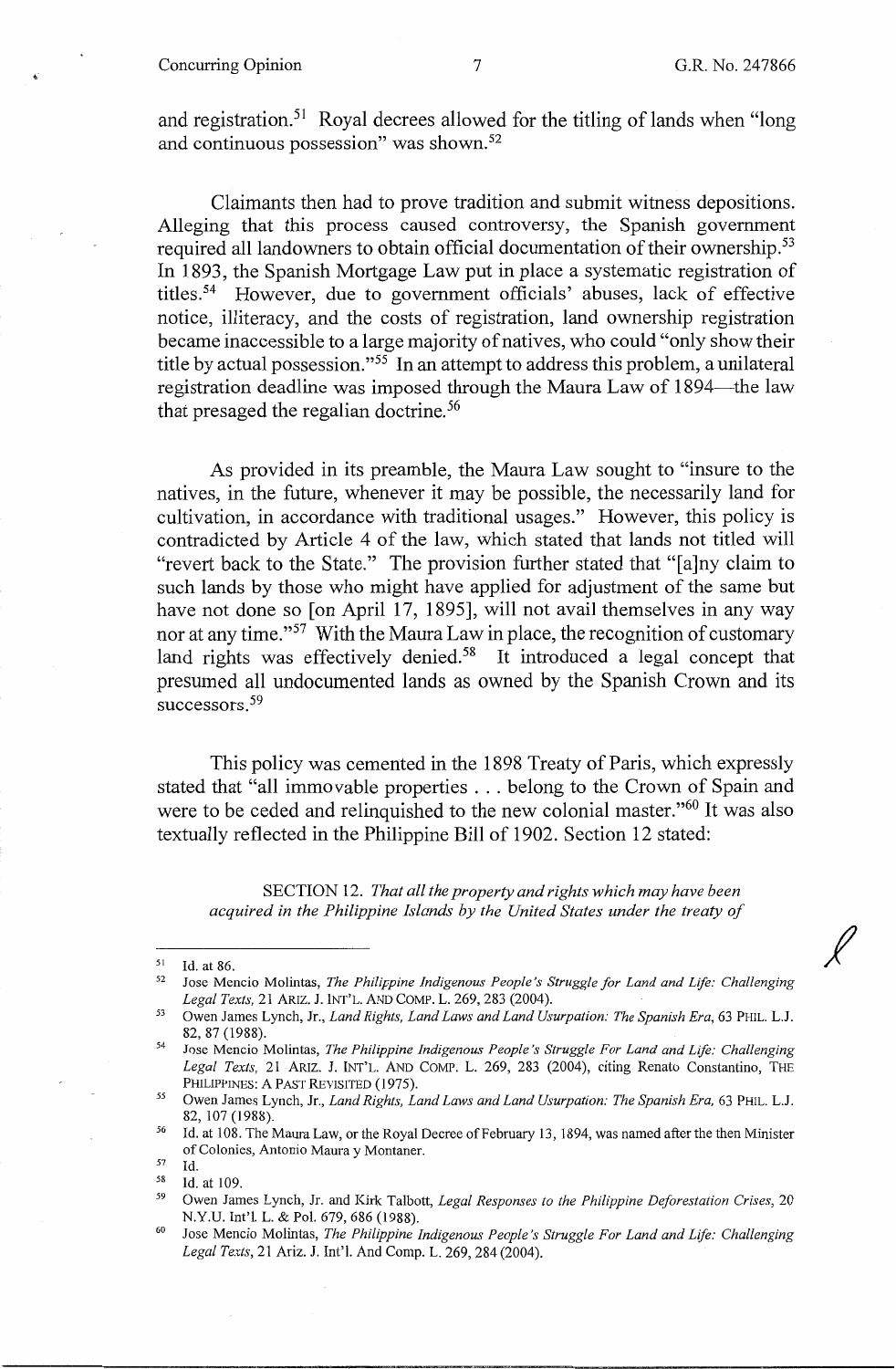## Concurring Opinion 8 G.R. No. 247866

,,;

*peace with Spain,* signed December tenth, eighteen hundred and ninetyeight, except such land or other property as shall be designated by the President of the United States for military and other reservations of the Government of the United States, *are hereby placed under the control of the Government of said Islands,* to be administered for the benefit of the inhabitants thereof, except as provided in this  $Act.<sup>61</sup>$  (Emphasis supplied)

In the 1904 case of *Valenton v. Murciano*,<sup>62</sup> the regalian doctrine was first introduced in our jurisprudence. In *Valenton,* claimants alleged ownership over a parcel of untitled public land based on adverse possession for over 30 years, counting from 1860 until they filed the case in 1890. In· dismissing the case, this Court ruled that there was no right of prescription against the State as to public lands. It explained:

It happened, in the course of time, that tracts of the public land were found in the possession of persons who either had no title papers therefor issued by the State, or whose title papers were defective, either because the proper procedure had not been followed or because they had been issued by persons who had no authority to do so. Law 14, title 12, book 4 of said compilation (referred to in the regulations of June 25, 1880, for the Philippines) was the first of a long series of legislative acts intended to compel those in possession of the public lands, without written evidence of title, or with defective title papers, to present evidence as to their possession or grants, and obtain the confirmation of their claim to ownership....

While the State has always recognized the right of the occupant to a deed if he proves a possession for a sufficient length of time, yet it has always insisted that he must make that proof before the proper administrative officers, and obtain from them his deed, and until he did that the State remained the absolute owner.

*In the preamble of this law there is, as is seen, a distinct statement that all those lands belong to the Crown which have not been granted by Philip, or in his name, or by the kings who preceded him. This statement*  excludes the idea that there might be lands not so granted, that did not *belong to the king. It excludes the idea that the king was not still the owner of all ungranted lands, because some private person had been in the adverse occupation of them.* By the mandatory part of the law all the occupants of the public lands are required to produce before the authorities named, and within a time to be fixed by them, their title papers. And those who had good title or showed prescription were to be protected in their holdings. It is apparent that it was not the intention of the law that mere possession for a length of time should make the possessors the owners of the lands possessed by them without any action on the part of the authorities. It is plain that they were required to present their claims to the authorities and obtain a confirmation thereof. What the period of prescription mentioned in this law was does not appear, but later, in 1646, law 19 of the same title declared "that no one shall be 'admitted to adjustment' unless he has possessed the lands for ten years."63 (Emphasis supplied)

 $\ldots$  .

<sup>&</sup>lt;sup>61</sup> Philippine Bill of 1902, sec. 12.<br><sup>62</sup> 3 Phil. 537 (1904) [Per J. Willard, En Banc].

<sup>&</sup>lt;sup>63</sup> Id. at 542–544.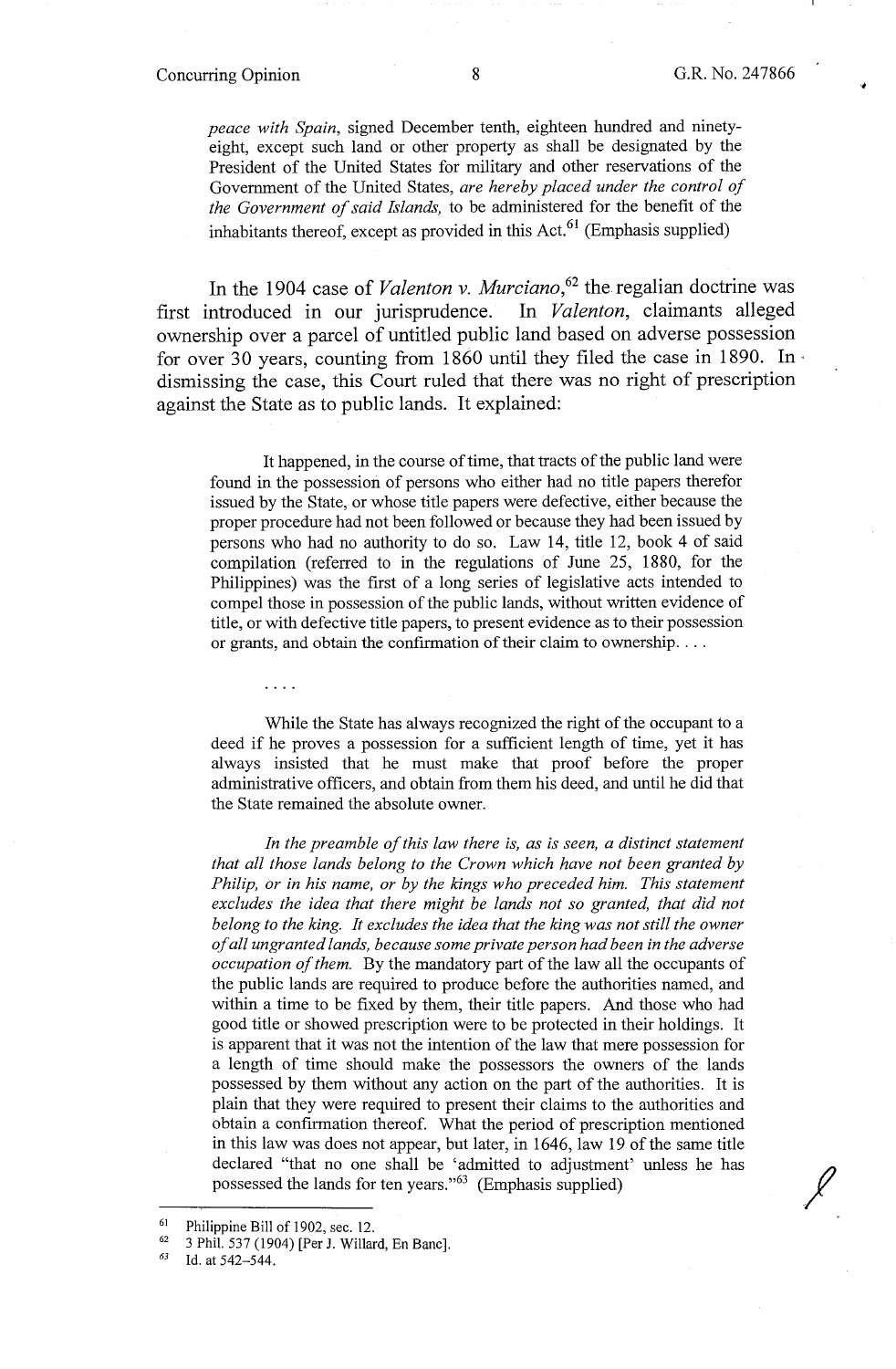Nevertheless, the 1909 case of *Cariño v. Insular Government*<sup>64</sup> rectified this doctrine and held that not all lands are presumed part of public domain.

In *Cariño*, Mateo Cariño claimed that he and his ancestors had occupied and tilled a land in Benguet since time immemorial, one he had inherited the land in accordance with Igorot custom. He said that the land was not titled pursuant *to* the Spanish royal decrees despite his application in 1893 *to* 1894 and 1896 to 1897. Thus, in 1902, Carino applied for ownership, though he could only show a possessory title.<sup>65</sup>

His petition before the Court of Land Registration was approved, but this was reversed on appeal before the Benguet Court of First Instance. When the case reached the Philippine Supreme Court in 1906, the ruling was affirmed. Citing Article 4 of the Maura Law, the Court reasoned that Cariño could no longer assert ownership over the land after he had failed to have it registered within the period set in the law.<sup>66</sup>

Upon appeal, the United States Supreme Court ruled in favor of Cariño. It held that the United States was not bound *to* assert the same powers held by its predecessor, and the government must respect the rights under the laws of the United States, including due process rights, granted in favor of Cariño.<sup>67</sup> Thus:

If we suppose for the moment that the government's contention is so far correct that the Crown of Spain in form asserted a title to this land at the date of the Treaty of Paris, to which the United States succeeded, it is not to be assumed without argument that the plaintiffs case is at an end. It is true that Spain, in its earlier decrees, embodied the universal feudal theory that all lands were held from the Crown, and perhaps the general attitude of conquering nations toward people not recognized as entitled to the treatment accorded to those in the same zone of civilization with themselves. It is true, also, that, in legal theory, sovereignty is absolute, and that, as against foreign nations, the United States may assert, as Spain asserted, absolute power. But it does not follow that, as against the inhabitants of the Philippines, the United States asserts that Spain had such power. When theory is left on one side, sovereignty is a question of strength, and may vary in degree. How far a new sovereign shall insist upon the theoretical relation of the subjects to the head in the past, and how far it shall recognize actual facts, are matters for it to decide.

The Province of Benguet was inhabited by a tribe that the Solicitor-General, in his argument, characterized as a savage tribe that never was brought under the civil or military government of the Spanish Crown. It seems probable, if not certain, that the Spanish officials would not have

<sup>&</sup>lt;sup>64</sup> 41 Phil. 935 (1909) [Per J. Holmes].

Gs Id. 66 *Carino v. Insular Government,* 7 Phil. 132 (1906) [Per J. Willard, First Division]. 67 *Carino v. Insular Government of the Philippine Islands,* 41 Phil. 935 (1909) [Per J. Holmes].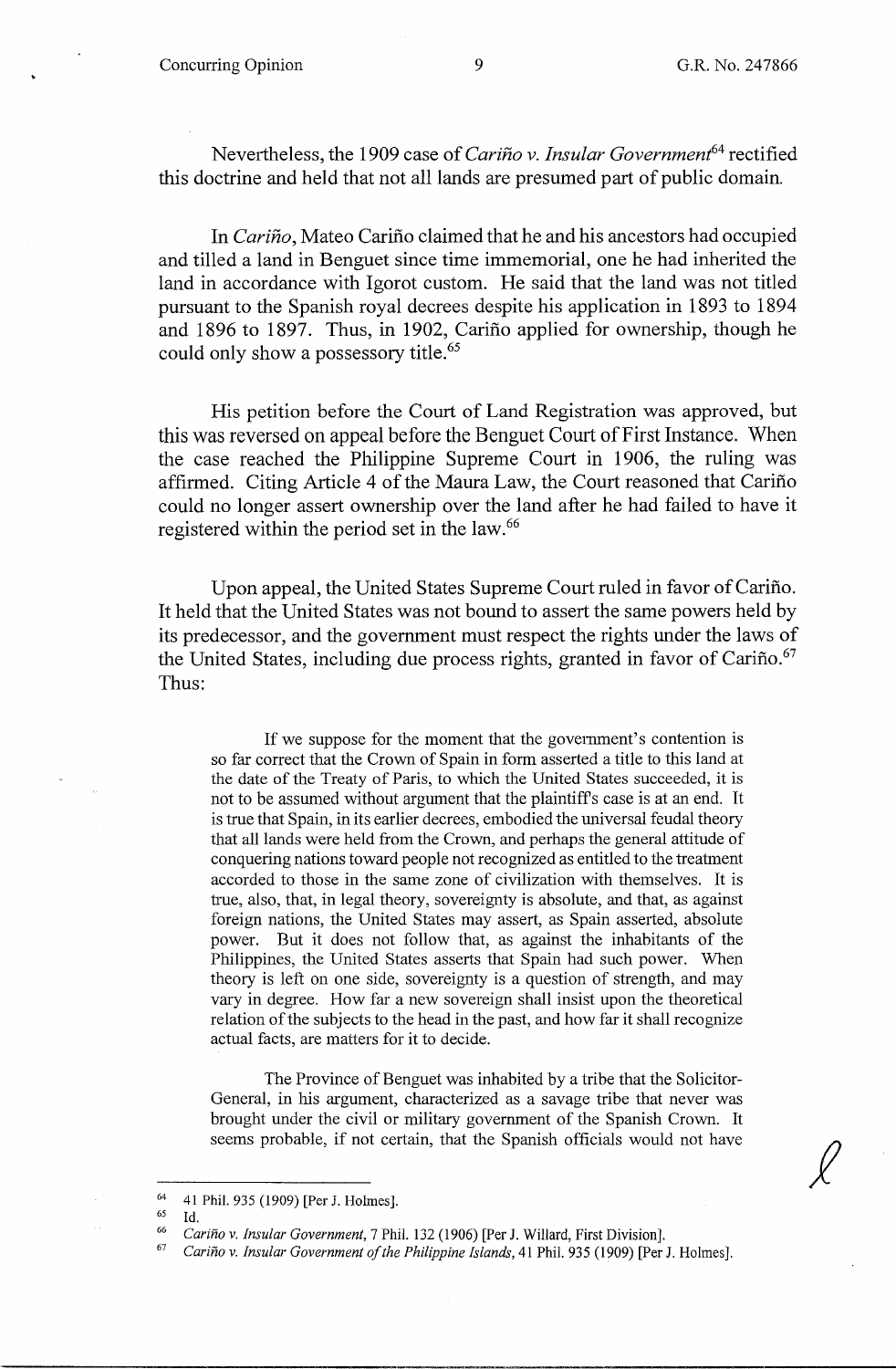### Concurring Opinion 10 G.R. No. 247866

*I* 

granted to anyone in that province the registration to which formerly the plaintiff was entitled by the Spanish laws, and which would have made his title beyond question good. Whatever may have been the technical position of Spain it does not follow that, in the view of the United States, he had lost all rights and was a mere trespasser when the present government seized his land. The argument to that effect seems to amount to a denial of native titles throughout an important part of the Island of Luzon, at least, for the want of ceremonies which the Spaniards would not have permitted and had not the power to enforce.<sup>68</sup>

The United States Supreme Court explained that under the Philippine Bill of 1902, "all the property and rights acquired there by the United States are to be administered 'for the benefit of the inhabitants thereof. "'69 It added that the same charter likewise guarded against undue deprivation of property. Taking these into consideration, the United States Supreme Court held that due process rightfully extended to unregistered and untitled properties whose owners presumably have not heard and availed of the registration processes. In the same vein, the charter did not consider as part of public domain lands held "by native custom and by long association."<sup>70</sup>

*Carino* further pointed out that the presumption ought to be against the State. Thus, in cases where the land in question has been held since time immemorial, it must be presumed to have been held in private ownership before the Spanish occupation and never to have been public land. The United  $\cdot$ States Supreme Court held:

Whatever the law upon these points may be, and we mean to go no further than the necessities of decision demand, every presumption is and ought to be against the government in a case like the present. It might, perhaps, be proper and sufficient to say that when, as far back as testimony or memory goes, the land has been held by individuals under a claim of private ownership, it will be presumed to have been held in the same way from before the Spanish conquest, and never to have been public land. Certainly in a case like this, if there is doubt or ambiguity in the Spanish law, we ought to give the applicant the benefit of the doubt. Whether justice to the natives and the import of the Organic Act ought not to carry us beyond a subtle examination of ancient texts, or perhaps even beyond the attitudes of Spanish law, humane though it was, it is unnecessary to decide. If, in a tacit way, it was assumed that the wild tribes of the Philippines were to be dealt with as the power and inclination of the conqueror might dictate, Congress has not yet sanctioned the same course as the proper one "for the benefit of the inhabitants thereof."<sup>71</sup>

*Carino* does not only embrace ancestral land rights, but it applies to all people who have held land since time immemorial.

 $^{68}$  Id. at 938-939.

 $\frac{69}{70}$  Id. at 940.

<sup>70</sup> Id.

<sup>71</sup> Id. at 941.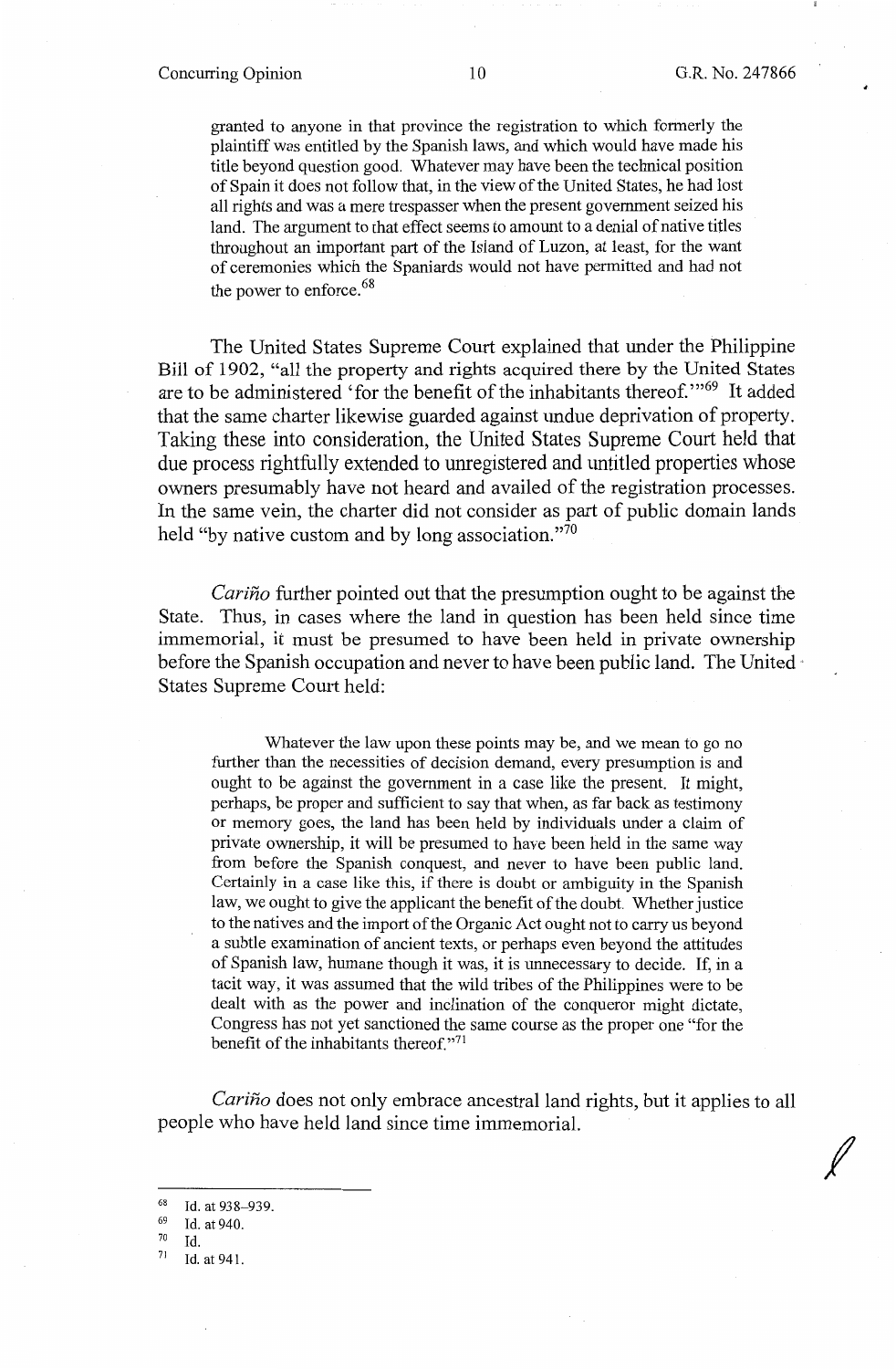#### Concurring Opinion 11 G.R. No. 247866

*I* 

The ruling establishes two important doctrines. First, it affirms the people's constitutional right over the land since time immemorial; and second, it settles that the Spanish colonial concept of regalian doctrine did not extend to the American occupation and to the subsequent organic acts enacted. *Carino* concludes that the Maura Law "should not be construed as confiscation, but as the withdrawal of a privilege $172$  to register a title.

In 1903, Act No. 926, otherwise known as the Public Land Act, mandated the expropriation of "unoccupied, unreserved, unappropriated agricultural public land" through homestead.<sup>73</sup> It continued to require registration and titling of land ownership, but it also provided a presumption in favor of persons who have openly, continuously, exclusively, and notoriously possessed and occupied agricultural public lands. Section 54(6) of Act No. 926 states:

6. *All persons who by themselves or their predecessors in interest has been in the open, continuous exclusive, and notorious possession and occupation of agricultural public lands,* as defined by said Act of Congress of July first, nineteen hundred and two, under a bona fide claim of ownership except as against the Government, for a period of ten years next preceding the taking effect of this Act except when prevented by war or force majeure, shall be *conclusively presumed to have performed all the conditions essential to a government grant and to have received the same,* and shall be entitled to a certificate of title to such land under the provisions of this chapter.

Similar to *Carino,* the Public Land Act provides for judicial confirmation in affinning the native title claims. However, unlike *Carino,* the Public Land Act no longer demands a claim of ownership based on occupation "since time immemorial." Rather, it only requires possession and occupation for a specified number of years. <sup>74</sup>

This provision was reiterated in Section 44 of Commonwealth Act No. 141, which grants free patents to citizens who do not own more than 24 hectares of land and have "continuously occupied and cultivated . . . agricultural public lands" since July 4, 1955.<sup>75</sup>

<sup>72</sup> Id. at 944.<br>
73 Act No. 926 (1903), sec. 1 provides:

SECTION 1. Any citizen of the Philippine Islands, or of the United States, or of any Insular possession thereof, over the age of twenty-one years or the head of a family may, as hereinafter provided, enter a homestead of not exceeding sixteen hectares of unoccupied, umeserved unappropriated agricultural public land in the Philippine Islands, as defined by the Act of Congress of July first, nineteen hundred and two entitled "An Act temporarily to provide for the administration of the affairs of civil government in the Philippine Islands, and for other purposes which shall be taken, if on surveyed lands, by legal subdivisions, but if on unsurveyed lands shall be located in a body which shall be as nearly as practicable rectangular in shape and not more than eight hundred meters in length; but no person who is the owner of more than sixteen hectares of land in said islands or who has had the benefits of any gratuitous allotment of sixteen hectares of land since the acquisition of the Islands by the United States, shall be entitled to the benefits of this chapter.

<sup>74</sup>*See* Owen James Lynch, Jr., *Native Title, Private Right and Tribal Land Law: An Introductory Survey,*  57 PHIL. L.J. 268, 280 (1982).<br><sup>75</sup> Commonwealth Act No. 141 (1936), sec. 44.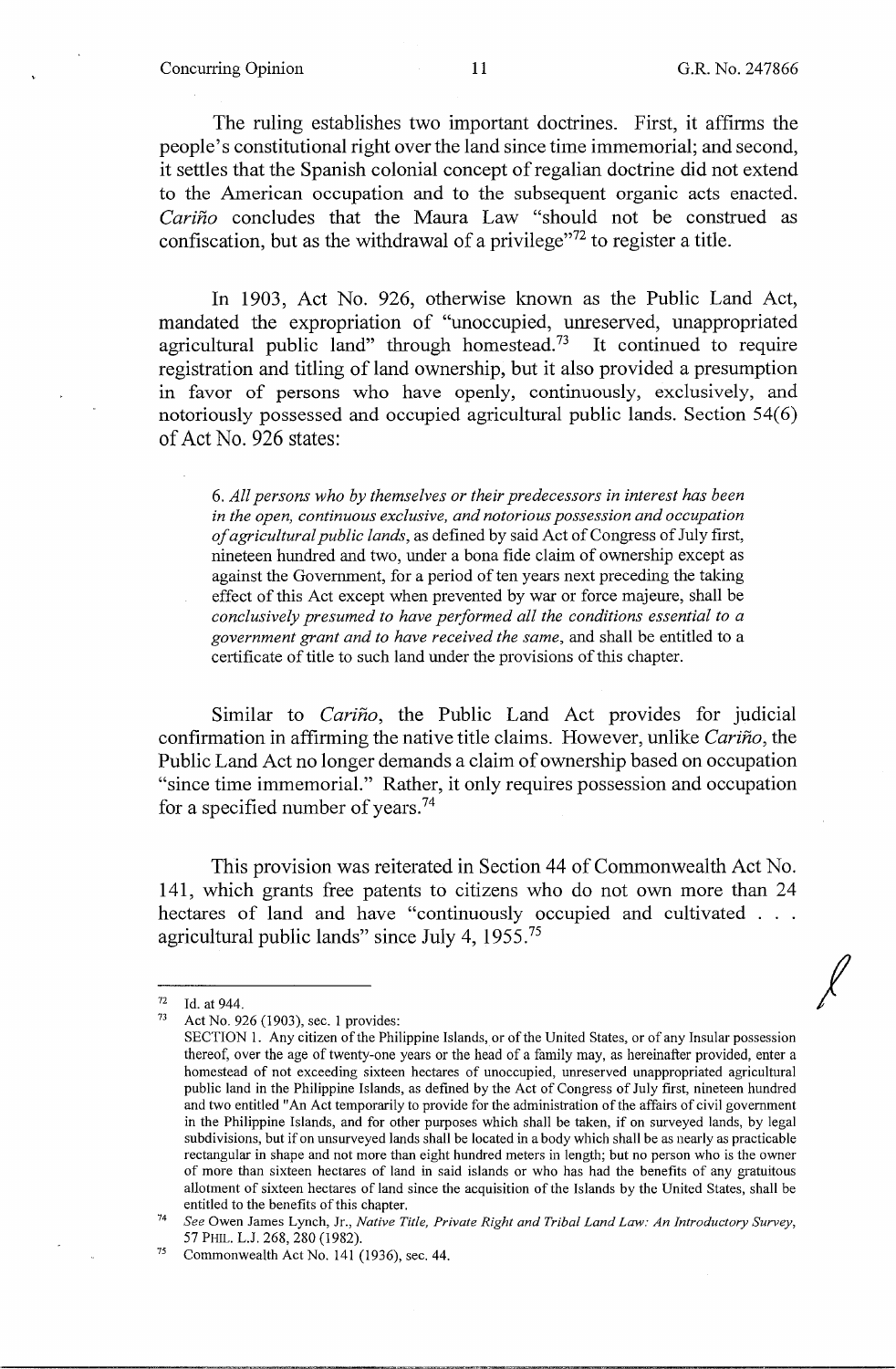$\cancel{\ell}$ 

This provision was central in the 1980 case of *Herico v. Dar.16* In *Herico*, this Court ruled that upon compliance with the provision, the. possessor acquires a right to a grant even without a certificate of title. As a result, the land is acknowledged as privately owned, withdrawn from the public domain.

In 1956, a free patent was granted to respondent Cipriano Dar (Dar) after claiming that he has possessed and cultivated a parcel of land since 1922. According to a report of a Public Land Inspector, nobody else claimed the land and Dar cultivated around 8.6 hectares of land, introducing 700 coconut trees ranging from 20 to 30 years. Subsequently, petitioner Moises Herico (Herico) filed a complaint seeking the cancellation of Dar's title, which was granted by the Court of First Instance. This was reversed by the Court of Appeals.

Upon appeal, this Court reversed the appellate court's decision. It found that Herico's predecessors-in-interest possessed the land way back in 1914 and declared the land for taxation purposes in 1940—earlier than Dar's tax declaration in 1952. It ruled that under Republic Act No. 1942, the law amending Commonwealth Act No. 141, Herico's occupation and cultivation for more than 30 years since 1914 has vested on him title over the land. The land, then, has been effectively withdrawn from public dominion. This Court expounded:

As interpreted in several cases when the conditions as specified in the foregoing provision are complied with, the possessor is deemed to have acquired, by operation oflaw, a right to a grant, a government grant, without the necessity of a certificate of title being issued. The land, therefore; ceases *to* be of the public domain, and beyond the authority of the Director of Lands to dispose of. The application for confirmation is a mere formality, the lack of which does not affect the legal sufficiency of the title as would be evidenced by the patent and the Torrens title *to* be issued upon the strength of said patent.<sup>77</sup> (Citation omitted)

The judicial confirmation of title under Section 48(b) of Commonwealth Act No. 141 was later amended by Republic Act No. 1942. It dispensed with the requirement of possession beginning not later than July 26, 1984, removed the phrase "except as against the Government," and· qualified the possession "under a bona fide claim of acquisition of ownership."<sup>78</sup>

*Carino* and *Herico* affirm that ownership claims based on long occupation and possession of land are still recognized in our system. They

<sup>76 184</sup> Phil. 401 (1980) [Per J. De Castro, First Division].<br>
77 Id. at 406–407.<br>
78 Republic Act No. 1942 (1957) 200-1

Republic Act No. 1942 (1957), sec. 1.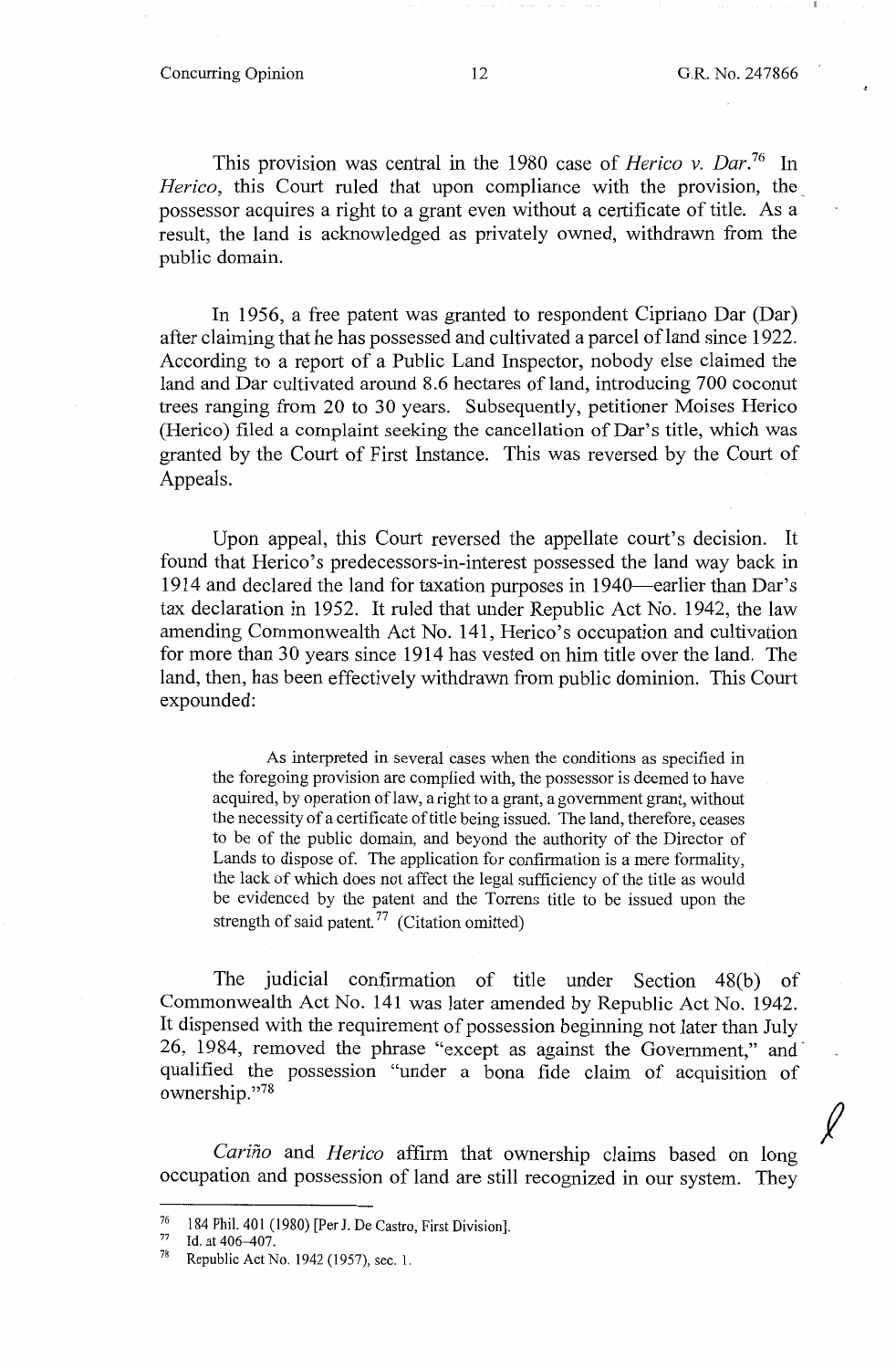### Concurring Opinion 13 G.R. No. 247866

*I* 

recognize that not all untitled lands are automatically deemed part of the public domain and that there is no absolute presumption that all lands are presumed public lands. The due process clause, present from Philippine Bill of 1902 to the present Constitution, respects acquired ownership of land, whether or not ownership is confirmed by a title.

Thus, I agree with the *ponencia* that a "native title to land, or ownership of land by Filipinos by virtue of a claim of ownership since time immemorial and independent of any grant from the Spanish Crown[,]"79 is an exception to the regalian doctrine.

This pronouncement not only affirms the validity of a *native* title, but also shows respect and sensitivity by doing away with the reference to "indigenous" or the pejorative "tribal," which is astute and prescient.

We are all natives in relation to our ancestral properties. The distinction of tribal or indigenous was introduced by our colonizers to convince their metropolis that there were "civilized" and "uncivilized" among us. Through their many laws, they favored ethnolinguistic groups, such as Tagalogs and Ilocanos, that easily succumbed to their rule and painfully marginalized indigenous groups through the legal order, suggesting that they are weak and uncivilized. <sup>80</sup>

The distinction was a political device employed by the Spanish colonizers who labeled as "uncivilized" Filipinos who refused to identify as Christians, and as "civilized" those who were converted and who were subservient to the Spaniards and their beliefs. This dichotomy was further utilized by the Americans, who labeled uncolonized groups as "non-Christian tribes." As Professor Owen J. Lynch observed:

At the end of the Spanish era an estimated ten to twenty percent of the native population continued to live outside the colonial pale. Most either belonged to Islamicized communities in the southern parts of the colony or lived among the upland interiors of the major islands. The U.S. Regime generically labeled these labeled these peoples as 'non-Christian tribes.' An official Christian/non-Christian dichotomy ensued and was reified in the minds of the colonial elites. The dichotomy ignored the indigenous cultural traits that endured among the Hispanicized, the varied degrees of Hispanization among ostensible Christians, and the cultural variations among those labeled non-Christian.

One of the greatest, and largely unrecognized, ironies of the Taft era was the tendency to overlook the wide spectrum of westernized acculturation among the Philippine masses, as well as the enduring indigenous influences in their lives. As a result, the much disdained Hispanicized peasantry was lumped together and indiscriminately labeled,

<sup>&</sup>lt;sup>79</sup> Ponencia, p. 7.<br><sup>80</sup> See *Rubi v. Provincial Board of Mindoro*, 39 Phil. 660 (1919) [Per J. Malcolm, En Banc].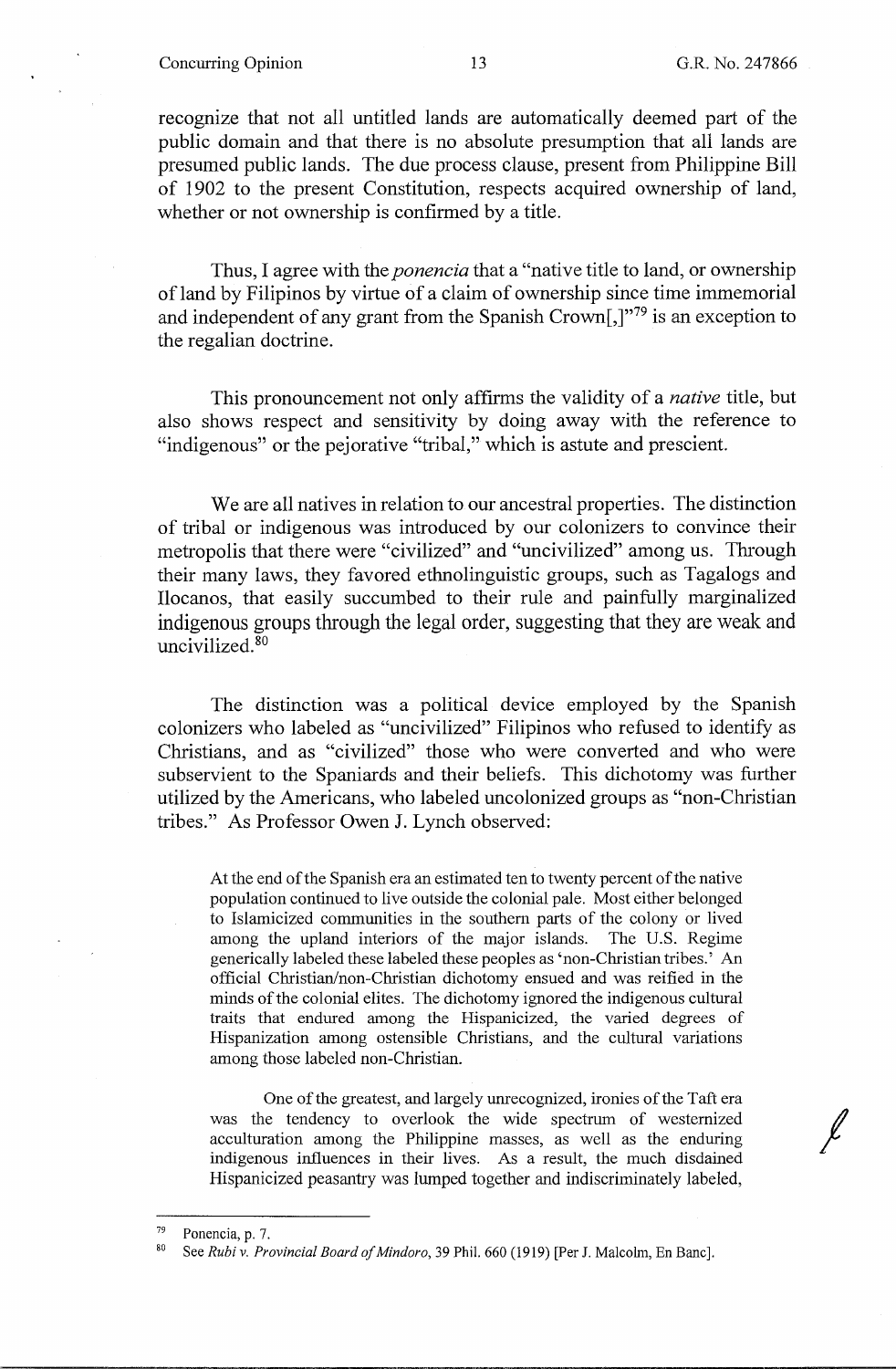#### Concurring Opinion 14 G.R. No. 247866

*f* 

along with Filipino elites, as 'civilized.' Worcester insisted that people from the three main Christian ethnic groups, i.e. the Tagalogs, Ilocanos, and Visayans, were culturally homogeneous and 'to be treated as a class.'... $^{81}$ 

The benefit of possession since time immemorial means that the holding of the property as an owner must be unbroken. It should not discriminate between a marginal farmer, whose ethnicity is not yet categorized as "indigenous," and a Tagbanua or Palawanon.

*Carino* is a correction of the colonial illusion that all land rights and titles emanated from the Spanish Crown. However, despite its promulgation, *Carino* was deliberately ignored by the U.S. regime. The errors in our land policies, especially on ancestral domain rights, were never reviewed. 82

Thus, the *ponencia's* assertion and affirmation of the doctrine in *Carino*  is a relief not only to indigenous groups, but also to many marginalized people<sup>+</sup> who have long struggled to defend the native titles to their lands.

# II

The Philippine Bill of 1902 granted the colonial government the authority to classify public lands into agricultural, timber, or mineral lands, depending on their "agricultural character and productiveness[.]" Section 13 of Philippine Bill of 1902 provides:

SECTION 13. *That the Government of the Philippine Islands,*  subject to the provisions of this Act and except as herein provided, *shall classify according to its agricultural character and productiveness, and shall immediately make rules and regulations for the lease, sale, or other disposition of the public lands other than timber or mineral lands,* but such rules and regulations shall not go into effect or have the force of law until they have received the approval of the President, and when approved by the President they shall be submitted by him to Congress at the beginning of the next ensuing session thereof and unless disapproved or amended by Congress at said session they shall at the close of such period have the force and effect of law in the Philippine Islands: Provided, That a single homestead entry shall not exceed sixteen hectares in extent.<sup>83</sup> (Emphasis supplied)

In the 1908 case of *Mapa v. Insular Government,* 84 this Court settled the scope and meaning of agricultural land vis-a-vis other land classifications.

<sup>81&</sup>lt;sup>1</sup> 1 OWEN J. LYNCH, COLONIAL LEGACIES IN A FRAGILE REPUBLIC: PHILIPPINE LAND LAW AND STATE FORMATION 243-244 ( $1<sup>st</sup>$  ed., 2011).

<sup>&</sup>lt;sup>82</sup> Id. at 437.<br><sup>83</sup> Philippine Bill of 1902, sec. 13.<br><sup>84</sup> 10 Phil. 175 (1908) [Per J. Willard, First Division].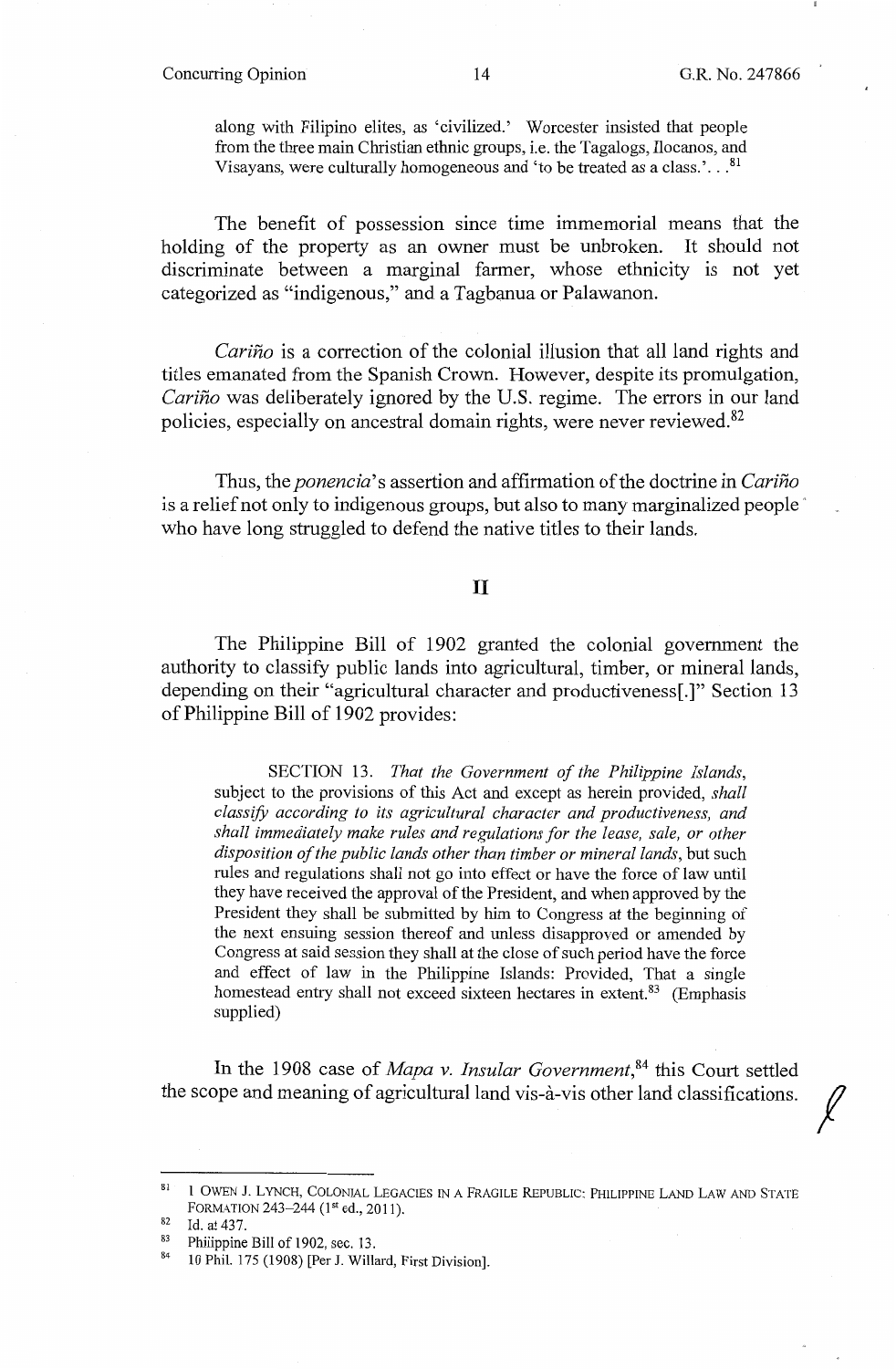### Concurring Opinion 15 G.R. No. 247866

 $\cdots$ 

In *Mapa,* petitioner Cirilo Mapa (Mapa) sought registration of his land, a lowland he and his ancestors had uninterruptedly possessed and used as fish pond, nipa lands, and salt deposits. The government opposed this, saying his land was not agricultural land.<sup>85</sup>

In that case, this Court determined whether the land was an agricultural land within the meaning of Section 54 of Act No. 926. The provision reads:

SECTION 54. The following described persons or their legal successors in right, occupying public lands in the Philippine Islands, or claiming to own any such lands or an interest therein, but whose titles to such lands have not been perfected, may apply to the Court of Land Registration of the Philippine Islands for confirmation of their claims and the issuances of a certificate of title therefor, to wit:

6) All persons who by themselves or their predecessors in interest have been in the open, continuous exclusive, and notorious possession and occupation of agricultural public lands, as defined by said act of Congress of July first, nineteen hundred and two, under a bona fide claim of ownership except as against the Government, for a period of ten years next preceding the taking effect of this act, except when prevented by war, or force majeure, shall be conclusively presumed to have performed all the conditions essential to a Government grant and to have received the same, and shall be entitled to a certificate of title to such land under the provisions of this chapter.

This Court, ruling in favor of Mapa, held that Section 13 of the Philippine Bill of 1902 did not provide an exact standard and definition of what comprises an agricultural land. Nevertheless, Section 13 stated that it was incumbent upon the government to "[m]ake rules and regulations for the lease, sale, or other disposition of the public lands other than timber or mineral lands."86 Referring to the definition in the Public Land Act, this Court ruled that the phrase "agricultural land" embraced those lands which are not timber or mineral lands. 87

This definition was expanded later in *Ramos v. Director of Lands,* <sup>88</sup> which settled that the presumption that land is agricultural in nature absent proof to the contrary.

In *Ramos,* petitioner Cornelio Ramos (Ramos) sought the registration of his possessory title over a land under Section 54 of the Public Land Act. The Director of Lands opposed, arguing that Ramos had not acquired a good

<sup>&</sup>lt;sup>85</sup> Id.<br><sup>86</sup> Philippine Bill of 1902, sec. 13.<br><sup>87</sup> *Mapa v. Insular Government*, 10 Phil. 175 (1908) [Per J. Willard, First Division].<br><sup>88</sup> 39 Phil. 175 (1918) [Per J. Malcolm, En Banc].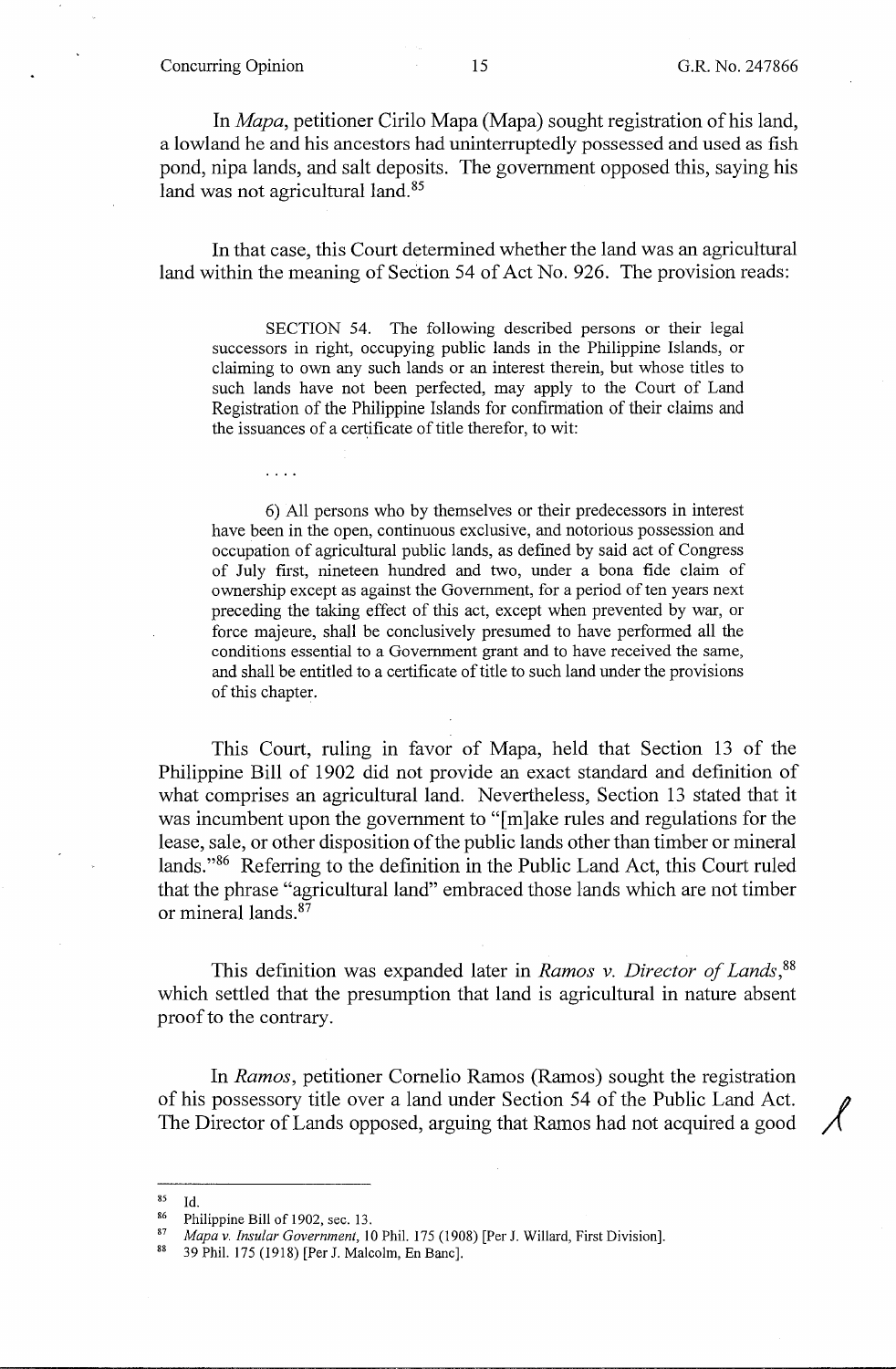#### Concurring Opinion 16 16 G.R. No. 247866

*f* 

title from the Spanish government and that the land was a forest land. The trial court denied the registration. 89

Upon appeal, this Court upheld the presumption that lands are agricultural in nature and ruled in favor of Ramos. It explained that under the Philippine Bill of 1902 and the Public Land Act, the determination of the land's classification is by exclusion, meaning, it must be determined "if the land is forestal or mineral in nature and, if not so found, to consider it to be agricultural land."90

To be classified as a forest, the land must be determined as "forestal" in nature by the Bureau of Forestry. The government policy then is to leave the task of determining forest land to a board of experts, which would investigate if a land may be considered forest land. In its investigation, the Bureau of Forestry uses an exacting list of criteria to classify a land as forest. It ascertains the lands' slope, exposure, soil type, soil cover character, cultivation, among other bio-physical factors. This Court stated:

In many cases, in the opinion of the Bureau of Forestry, lands without a single tree on them are considered as true forest land. For instance, mountain sides which are too steep for cultivation under ordinary practice and which, if cultivated, under ordinary practice would destroy the big natural resource of the soil, by washing, is considered by this Bureau as forest land and in time would be reforested. Of course, examples exist in the Mountain Province where steep hillsides have been terraced and intensive cultivation practiced but even then the mountain people are very careful not to destroy forests or other vegetative cover which they from experience have found protect their water supply. Certain chiefs have lodged protests with the Government against other tribes on the opposite side of the mountain cultivated by them, in order to prevent other tribes from cutting timber or destroy cover guarding their source of water for irrigation.

The method employed by the Bureau of Forestry in making inspection of lands, in order to determine whether they are more adapted for agricultural or forest purposes by a technical and duly trained personnel on the different phases of the conservation of natural resources, is based upon a previously prepared set of questions in which the different characters of the land under inspection are discussed, namely:

Slope of land: Level; moderate; steep; very steep.

Exposure: North; South; East; West.

Soil: Clay; sandy loam; sand; rocky; very rocky.

Character of soil cover: Cultivated, grass land, brush land, brush land and timber mixed, dense forest.

 $^{89}$  Id.

<sup>90</sup> Id. at 181.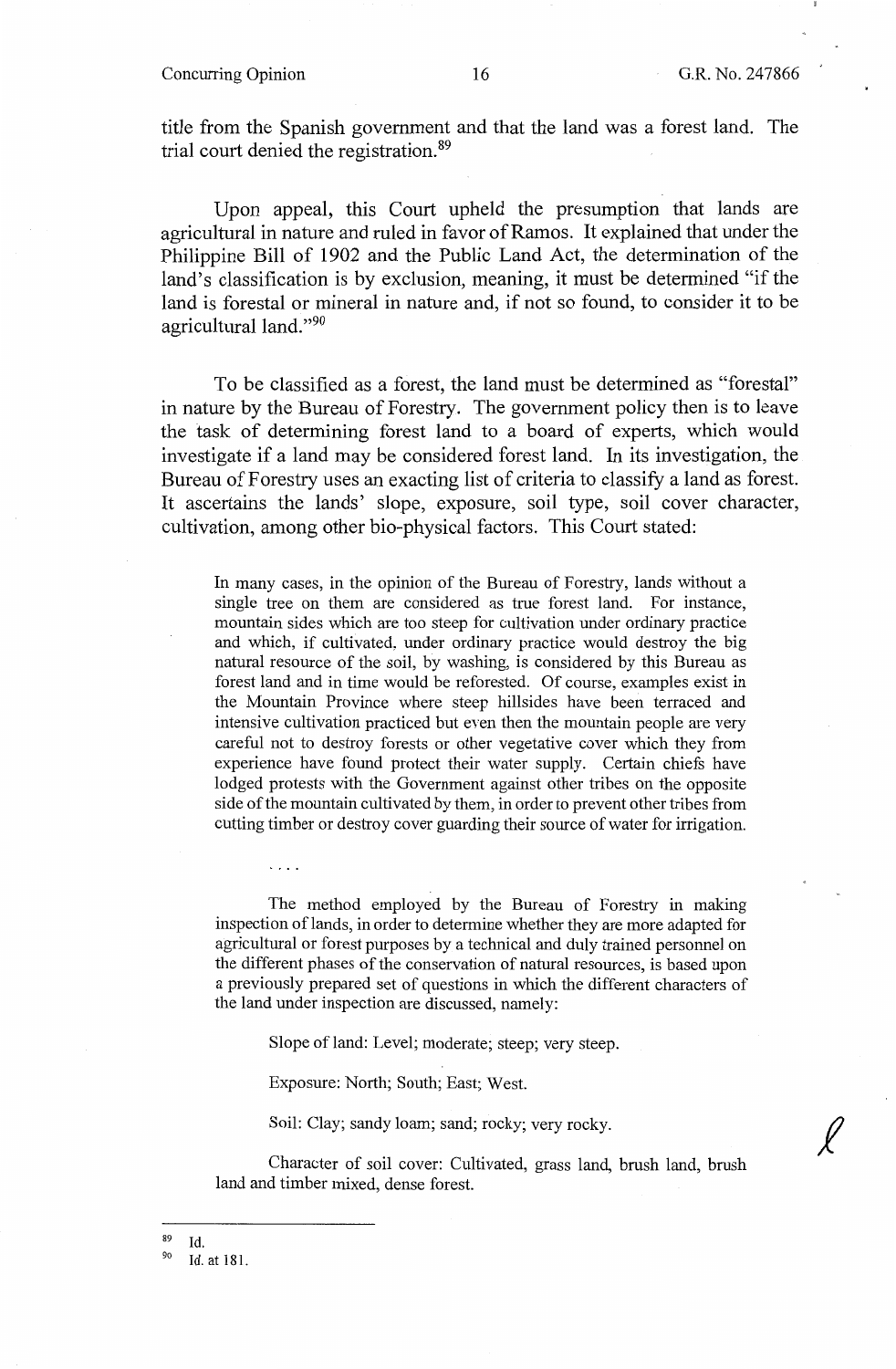If cultivated, state crops being grown and approximate number of hectares under cultivation. (Indicate on sketch.)

For growth of what agricultural products is this land suitable?

State what portion of the tract is wooded, name of important timber species and estimate of stand in cubic meters per hectare, diameter and percentage of each species.

If the land is covered with timber, state whether there is public land suitable for agriculture in vicinity, which is not covered with timber.

Is this land more valuable for agricultural than for forest purposes? (State reasons in full.)

Is this land included or adjoining any proposed or established forest reserve or communal forest? Description and ownership of improvements.

If the land is claimed under private ownership, give the name of the claimant, his place of residence, and state briefly (if necessary on a separate sheet) the grounds upon which he bases his claim.

When the inspection is made on a parcel of public land which has been applied for, the corresponding certificate is forwarded to the Director of Lands; if it is made on a privately claimed parcel for which the issuance of a title is requested from the Court of Land Registration, and the inspection shows the land to be more adapted for forest purposes, then the Director of Forestry requests the Attorney-General to file an opposition, sending him all data collected during the inspection and offering him the forest officer as a witness. <sup>91</sup>

This Court held that the agricultural presumption was based on the government's policy of favoring conversion of lands from public domain to private ownership.<sup>92</sup>

Subsequently, in *J.H Ankron v. The Government of the Philippine Islands*,<sup>93</sup> this Court reiterated the agricultural presumption, expounding that the classification of land as forestal or mineral is a matter of proof. It held:

[W]hether the particular land in question belongs to one class or another is a question of fact. The mere fact that a tract of land has trees upon it or has mineral within it is not of itself sufficient to declare that one is forestry land and the other, mineral land. There must be some proof of the extent and present or future value of the forestry and of the minerals. While, as we have just said, many definitions have been given for "agriculture," mave just said, many deminions have been given for agriculture,<br>"forestry," and "mineral" lands, and that in each case it is a question of fact,<br>we think it is safe to say that in order to be forestry or mineral land the p must show that it is more valuable for the forestry or the mineral which it contains than it is for agricultural purposes. (Sec. 7, Act No. 1148.) It is not

<sup>&</sup>lt;sup>91</sup> Id. at 183-185.

 $92$  Id.

<sup>93 40</sup> Phil. 10 (1919) [Per J. Johnson, First Division].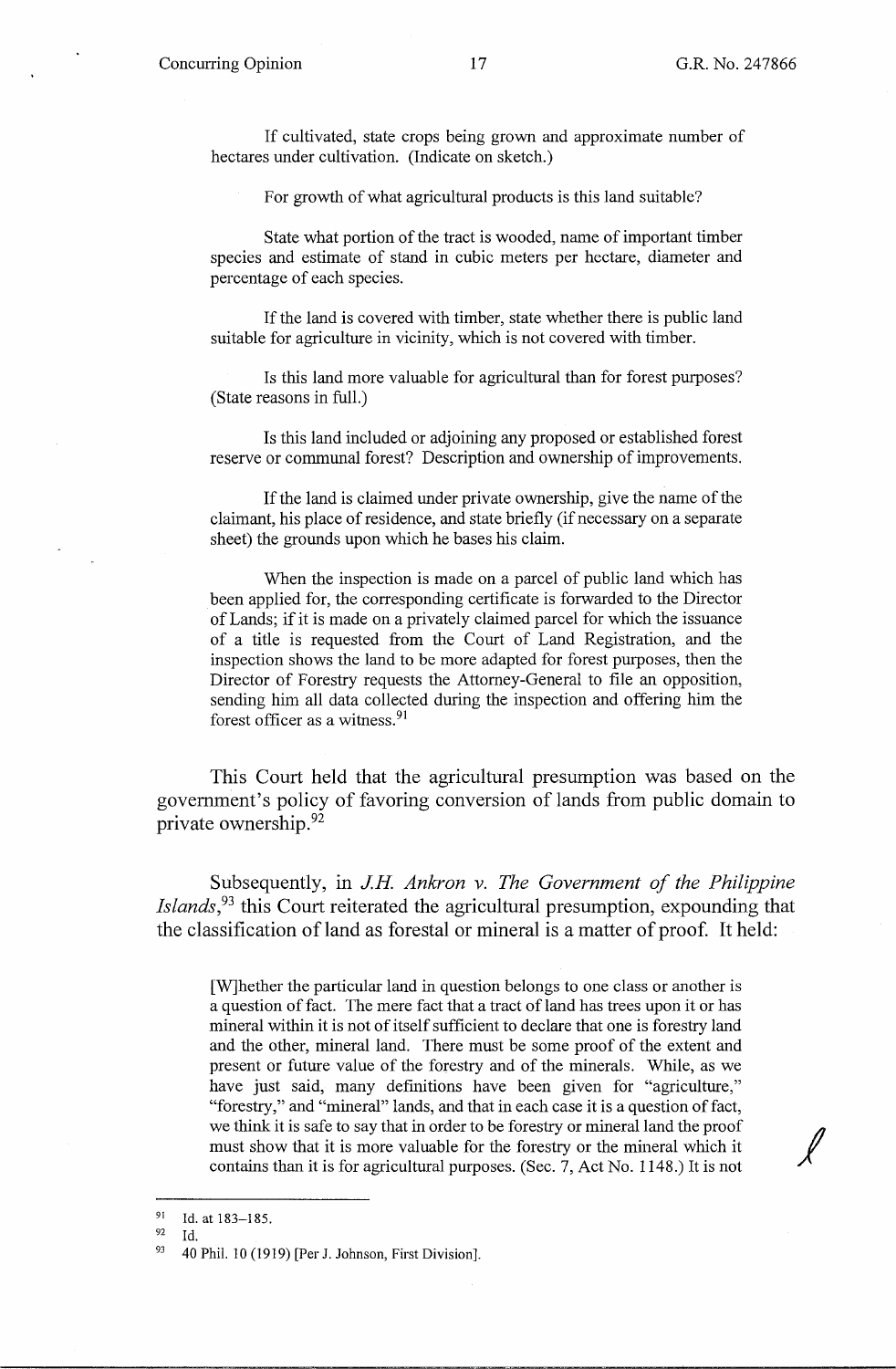*f* 

sufficient to show that there exists some trees upon the land or that it bears some mineral. Land may be classified as forestry or mineral today, and, by reason of the exhaustion of the timber or mineral, be classified as agricultural land tomorrow. And vice-versa, by reason of the rapid growth of timber or the discovery of valuable minerals, lands classified as agricultural today may be differently classified tomorrow. Each case must be decided upon the proof in that particular case, having regard for its present or future value for one or the other purposes. We believe, however, considering the fact that it is a matter of public knowledge that a majority of the lands in the Philippine Islands are agricultural lands, that the courts have a right to presume, in the absence of evidence to the contrary, that in each case the lands are agricultural lands until the contrary is shown. Whatever the land involved in a particular land registration case is forestry or mineral land must, therefore, be a matter of proof. Its superior value for one purpose or the other is a question of fact to be settled by the proof in each particular case. 94

The presumption in favor of agricultural land is only a disputable presumption. It may be overcome by showing the actual nature of the land. This is consistent with the text of Philippine Bill of 1902, which stated that the determination of land was hinged on its "agricultural character and productiveness."95 Thus, the Bureau of Forestry's investigation is crucial because it is able to ascertain each land's actual character.

However, in the 1970s, the Marcos administration sought to conserve the country's forest cover. Citing a study by a forestry professor, the government adopted a policy seeking to retain at least 42%, or 12,600,000 hectares, of the country's land area for forest purposes. The study had suggested that lands at least 18% in slope must be considered forest lands based on its calculation that approximately 42% of our land area was 18% in slope.<sup>96</sup>

As a result, the 18%-slope criteria under Presidential Decree No. 705 was established.<sup>97</sup> Section 15 states that any land at least 18% in slope shall. be classified as alienable and disposable:

SECTION 15. *Topography*. - No land of the public domain eighteen per cent (18%) in slope or over shall be classified as alienable and disposable, nor any forest land fifty per cent (50%) in slope or over, as grazing land.

Lands eighteen per cent (18%) in slope or over which have already been declared as alienable and disposable shall be reverted to the classification of forest lands by the Department Head, to form part of the forest reserves, unless they are already covered by existing titles or approved public land application, or actually occupied openly,

<sup>&</sup>lt;sup>94</sup> Id. at 15-16.<br><sup>95</sup> Philippine Bill of 1902, sec. 13.<br><sup>96</sup> Owen James Land, M. M.

<sup>96</sup> Owen James Lynch, Jr., *Native Title, Private Right and Tribal Land Law: An Introductory Survey,* 57 PHIL. L.J. 268, 285 (1982).<br><sup>97</sup> Id.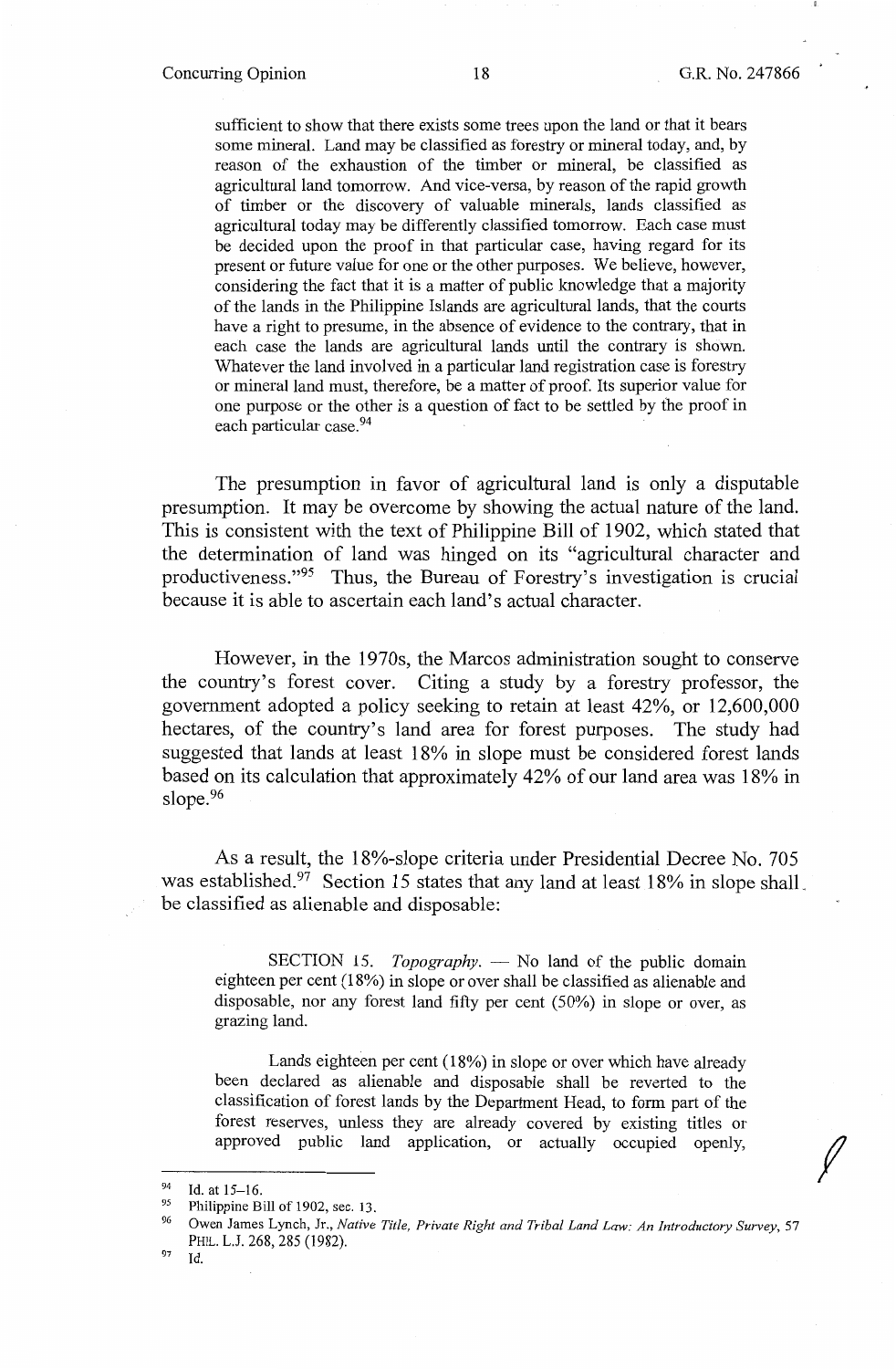*I* 

continuously, adversely and publicly for a period of not less than thirty (30) years as of the effectivity of this Code, where the occupant is qualified for a free patent under the Public Land Act: Provided, That said lands, which are not yet part of a well-established communities, shall be kept in a vegetative condition sufficient to prevent erosion and adverse effects on the lowlands and streams: Provided, Further, That when public interest so requires, steps shall be taken to expropriate, cancel defective titles, reject public land application, or eject occupants thereof.<sup>98</sup>

This is consistent with Section 3(a), which creates a blanket declaration that all unclassified public lands are considered forest lands. Alienable and disposable lands at least 18% slope are reverted to the classification of forest land. This sudden shift in land policy meant that a sole criterion is now used to declare a land as a forest, regardless of its nature. In fact, this criterion led to unrealistic pronouncements declaring lands as forestal even if other biophysical factors show otherwise. 99

The imposition of a single criterion has drawn criticisms for being an insufficient standard to detennine how to economically use the lands without endangering the ecosystem.<sup>100</sup> It fails to account for other factors that will protect and respect the property rights of landowners whose lands are surrounded by forest zones.<sup>101</sup>

Section 15 of Presidential Decree No. 705 violates due process.

Due process under Article III, Section 1 of the 1987 Constitution protects property rights and precludes undue deprivation of property, regardless of the type and nature of the property. It applies not only to titled lands but also to lands that may be unregistered, but whose ownership was vested upon their occupants by prescription.

The arbitrary conversion of lands to forest lands under Section 15 of Presidential Decree No. 705, as well as its proscription against alienability of lands on the basis of a single criterion, violates due process. It unduly severs ownership by automatically declaring lands as inalienable forest lands as long as they have a slope of at least 18%. There may be lands that remain untitled and unregistered but whose ownership had already been vested on their occupants. Section 15 effectively disregards property rights by enacting an outright conversion of any unclassified land as a forest.

<sup>&</sup>lt;sup>98</sup> Presidential Decree No. 705 (1975), sec. 15.<br><sup>99</sup> See *Secretary of the Department of Environment and Natural Resources v. Yap, 589 Phil. 156 (2008)* [Per J. R.T. Reyes, En Banc], where Boracay Islands, even if admittedly stripped of its forest cover and has become a commercial land, was still classified as forest pursuant to Section 3(a) of Presidential

Decree No. 705.<br>Owen James Lynch, Jr., *Native Title, Private Right and Tribal Land Law: An Introductory Survey*, 57 PHIL. L.J. 268, 285-286 (1982).<br><sup>101</sup> Id. at 286.